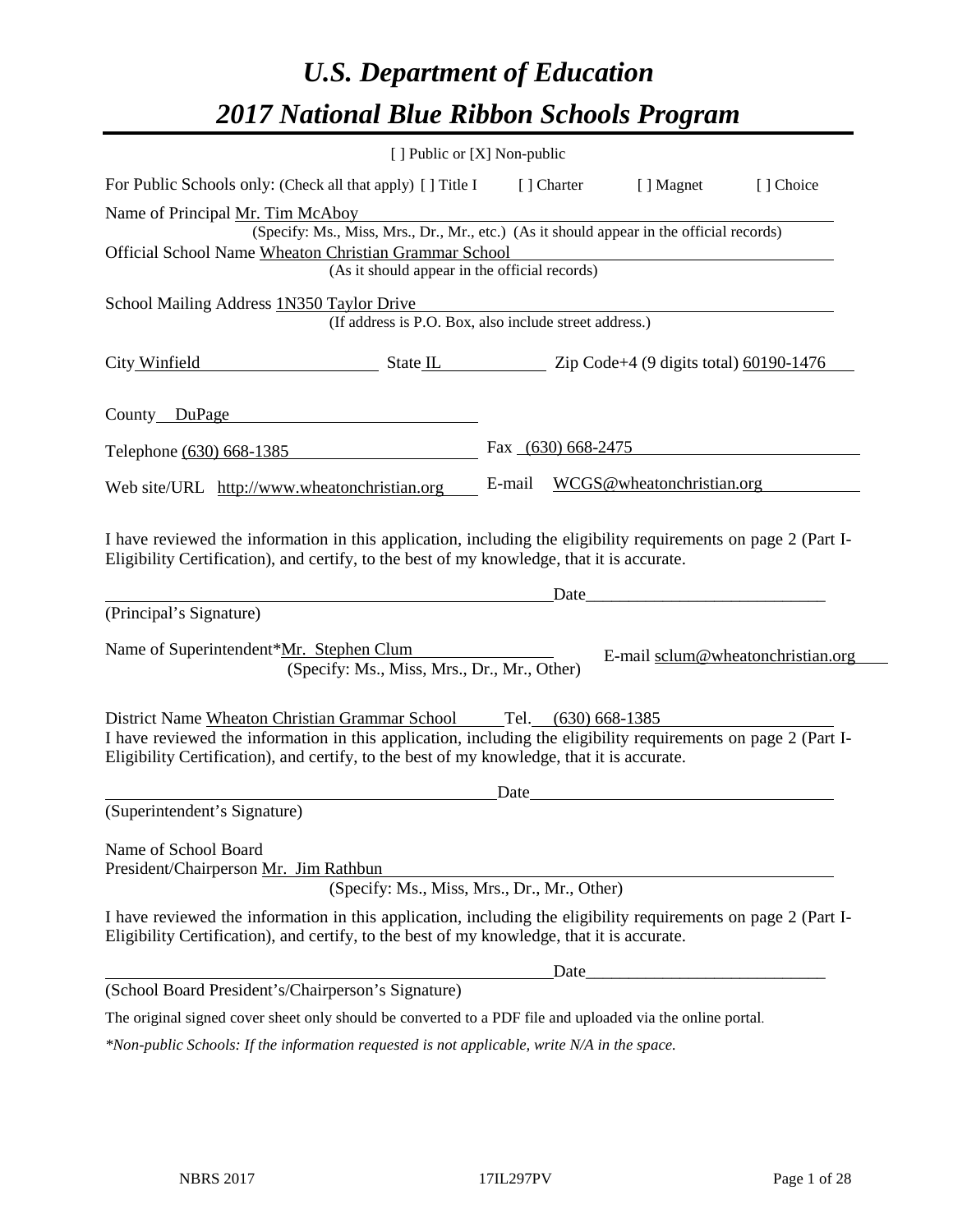- 1. The signatures on the first page of this application (cover page) certify that each of the statements below, concerning the school's eligibility and compliance with U.S. Department of Education and National Blue Ribbon Schools requirements, are true and correct. The school configuration includes one or more of grades K-12. (Schools on the same campus with one principal, even a K-12 school, must apply as an entire school.)
- 2. All nominated public schools must meet the state's performance targets in reading (or English language arts) and mathematics and other academic indicators (i.e., attendance rate and graduation rate), for the all students group and all subgroups, including having participation rates of at least 95 percent using the most recent accountability results available for nomination.
- 3. To meet final eligibility, all nominated public schools must be certified by states prior to September 2017 in order to meet all eligibility requirements. Any status appeals must be resolved at least two weeks before the awards ceremony for the school to receive the award.
- 4. If the school includes grades 7 or higher, the school must have foreign language as a part of its curriculum.
- 5. The school has been in existence for five full years, that is, from at least September 2011 and each tested grade must have been part of the school for the past three years.
- 6. The nominated school has not received the National Blue Ribbon Schools award in the past five years: 2012, 2013, 2014, 2015, or 2016.
- 7. The nominated school has no history of testing irregularities, nor have charges of irregularities been brought against the school at the time of nomination. The U.S. Department of Education reserves the right to disqualify a school's application and/or rescind a school's award if irregularities are later discovered and proven by the state.
- 8. The nominated school has not been identified by the state as "persistently dangerous" within the last two years.
- 9. The nominated school or district is not refusing Office of Civil Rights (OCR) access to information necessary to investigate a civil rights complaint or to conduct a district-wide compliance review.
- 10. The OCR has not issued a violation letter of findings to the school district concluding that the nominated school or the district as a whole has violated one or more of the civil rights statutes. A violation letter of findings will not be considered outstanding if OCR has accepted a corrective action plan from the district to remedy the violation.
- 11. The U.S. Department of Justice does not have a pending suit alleging that the nominated school or the school district as a whole has violated one or more of the civil rights statutes or the Constitution's equal protection clause.
- 12. There are no findings of violations of the Individuals with Disabilities Education Act in a U.S. Department of Education monitoring report that apply to the school or school district in question; or if there are such findings, the state or district has corrected, or agreed to correct, the findings.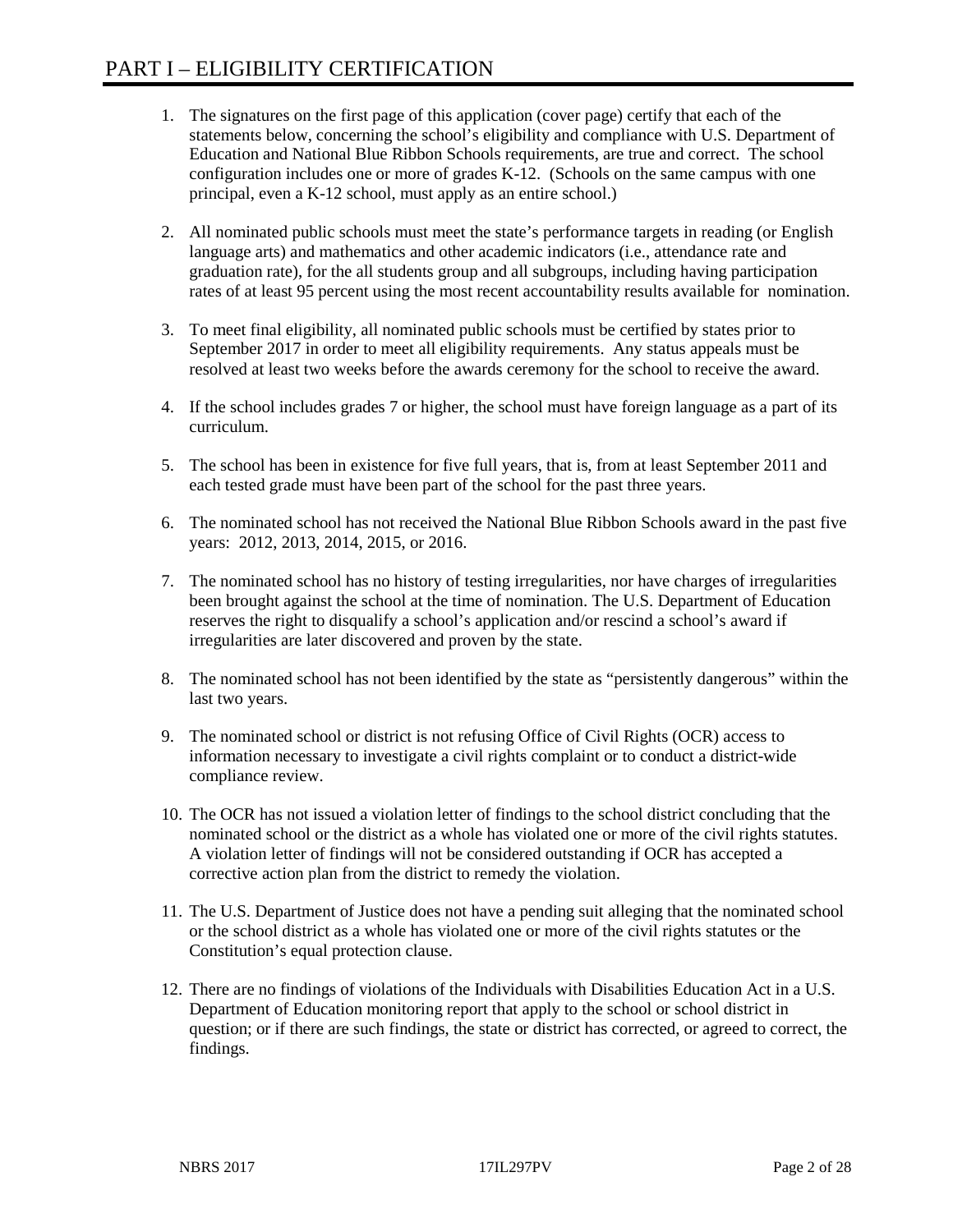#### **Data should be provided for the most recent school year (2016-2017) unless otherwise stated.**

**DISTRICT** (Question 1 is not applicable to non-public schools)

| -1. | Number of schools in the district<br>(per district designation): | $\underline{0}$ Elementary schools (includes K-8)<br>0 Middle/Junior high schools |  |
|-----|------------------------------------------------------------------|-----------------------------------------------------------------------------------|--|
|     |                                                                  | 0 High schools                                                                    |  |
|     |                                                                  | $0 K-12$ schools                                                                  |  |

0 TOTAL

**SCHOOL** (To be completed by all schools)

2. Category that best describes the area where the school is located:

[] Urban or large central city [ ] Suburban with characteristics typical of an urban area [X] Suburban [ ] Small city or town in a rural area [ ] Rural

3. Number of students as of October 1, 2016 enrolled at each grade level or its equivalent in applying school:

| Grade                           | # of         | # of Females | <b>Grade Total</b> |
|---------------------------------|--------------|--------------|--------------------|
|                                 | <b>Males</b> |              |                    |
| <b>PreK</b>                     | 0            | 0            | 0                  |
| K                               | 21           | 28           | 49                 |
| 1                               | 21           | 21           | 42                 |
| $\overline{2}$                  | 30           | 18           | 48                 |
| 3                               | 27           | 25           | 52                 |
| 4                               | 36           | 26           | 62                 |
| 5                               | 25           | 32           | 57                 |
| 6                               | 39           | 37           | 76                 |
| 7                               | 45           | 36           | 81                 |
| 8                               | 28           | 46           | 74                 |
| 9                               | 0            | 0            | 0                  |
| 10                              | 0            | 0            | 0                  |
| 11                              | 0            | 0            | 0                  |
| 12 or higher                    | 0            | 0            | $\theta$           |
| <b>Total</b><br><b>Students</b> | 272          | 269          | 541                |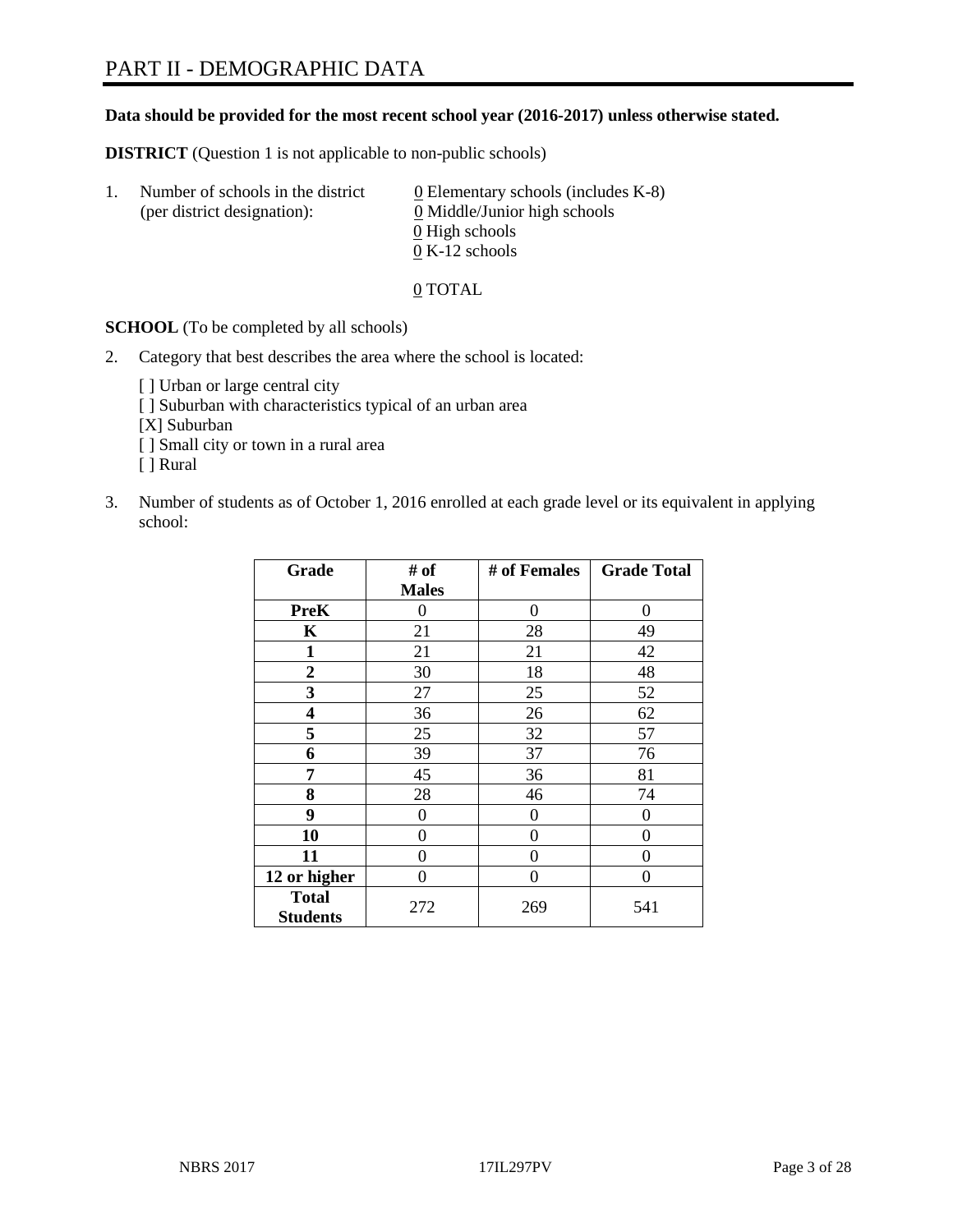4. Racial/ethnic composition of  $\qquad 0\%$  American Indian or Alaska Native the school: 6 % Asian

 % Black or African American % Hispanic or Latino % Native Hawaiian or Other Pacific Islander 80 % White % Two or more races **100 % Total**

(Only these seven standard categories should be used to report the racial/ethnic composition of your school. The Final Guidance on Maintaining, Collecting, and Reporting Racial and Ethnic Data to the U.S. Department of Education published in the October 19, 2007 *Federal Register* provides definitions for each of the seven categories.)

5. Student turnover, or mobility rate, during the 2015 – 2016 school year: 3%

This rate should be calculated using the grid below. The answer to (6) is the mobility rate.

| <b>Steps For Determining Mobility Rate</b>         | Answer |
|----------------------------------------------------|--------|
| $(1)$ Number of students who transferred to        |        |
| the school after October 1, 2015 until the         |        |
| end of the 2015-2016 school year                   |        |
| (2) Number of students who transferred             |        |
| <i>from</i> the school after October 1, 2015 until | 8      |
| the end of the 2015-2016 school year               |        |
| (3) Total of all transferred students [sum of      | 15     |
| rows $(1)$ and $(2)$ ]                             |        |
| (4) Total number of students in the school as      | 555    |
| of October 1, 2015                                 |        |
| $(5)$ Total transferred students in row $(3)$      | 0.027  |
| divided by total students in row (4)               |        |
| $(6)$ Amount in row $(5)$ multiplied by 100        | 3      |

6. Specify each non-English language represented in the school (separate languages by commas): French,Spanish

| English Language Learners (ELL) in the school:   | $0\%$<br>1 Total number ELL               |
|--------------------------------------------------|-------------------------------------------|
| Students eligible for free/reduced-priced meals: | $0\%$                                     |
| Total number students who qualify:               |                                           |
| Students receiving special education services:   | 8 %<br>39 Total number of students served |

Indicate below the number of students with disabilities according to conditions designated in the Individuals with Disabilities Education Act. Do not add additional conditions. It is possible that students may be classified in more than one condition.

| 3 Autism                              | 0 Orthopedic Impairment                 |
|---------------------------------------|-----------------------------------------|
| 0 Deafness                            | 7 Other Health Impaired                 |
| 0 Deaf-Blindness                      | 20 Specific Learning Disability         |
| 6 Emotional Disturbance               | 1 Speech or Language Impairment         |
| 2 Hearing Impairment                  | 0 Traumatic Brain Injury                |
| 0 Mental Retardation                  | 1 Visual Impairment Including Blindness |
| $\underline{0}$ Multiple Disabilities | <b>0</b> Developmentally Delayed        |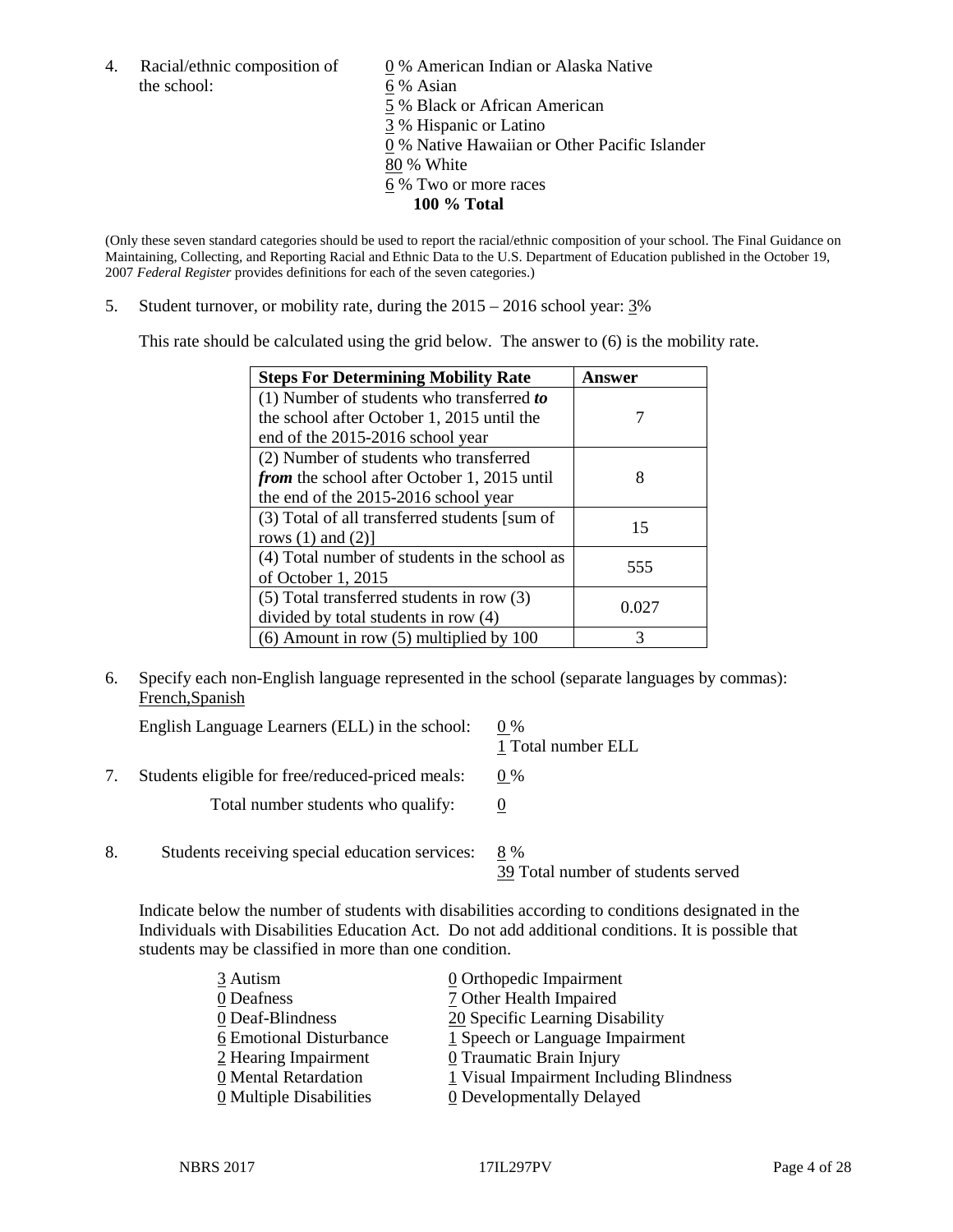- 9. Number of years the principal has been in her/his position at this school: 3
- 10. Use Full-Time Equivalents (FTEs), rounded to nearest whole numeral, to indicate the number of school staff in each of the categories below:

|                                        | <b>Number of Staff</b> |
|----------------------------------------|------------------------|
| Administrators                         |                        |
| Classroom teachers including those     |                        |
| teaching high school specialty         | 27                     |
| subjects                               |                        |
| Resource teachers/specialists/coaches  |                        |
| e.g., reading, math, science, special  | 12                     |
| education, enrichment, technology,     |                        |
| art, music, physical education, etc.   |                        |
| Paraprofessionals under the            |                        |
| supervision of a licensed professional | 4                      |
| supporting single, group, or classroom |                        |
| students.                              |                        |
| Student support personnel              |                        |
| e.g., guidance counselors, behavior    |                        |
| interventionists, mental/physical      |                        |
| health service providers,              |                        |
| psychologists, family engagement       |                        |
| liaisons, career/college attainment    |                        |
| coaches, etc.                          |                        |

- 11. Average student-classroom teacher ratio, that is, the number of students in the school divided by the FTE of classroom teachers, e.g., 22:1 20:1
- 12. Show daily student attendance rates. Only high schools need to supply yearly graduation rates.

| <b>Required Information</b> | 2015-2016 | 2014-2015   2013-2014 |     | 2012-2013 | 2011-2012 |
|-----------------------------|-----------|-----------------------|-----|-----------|-----------|
| Daily student attendance    | 96%       | 95%                   | 96% | 96%       | 96%       |
| High school graduation rate | 9%        | 0%                    | 0%  | 9%        | 0%        |

#### 13. **For high schools only, that is, schools ending in grade 12 or higher.**

Show percentages to indicate the post-secondary status of students who graduated in Spring 2016.

| <b>Post-Secondary Status</b>                  |    |
|-----------------------------------------------|----|
| Graduating class size                         |    |
| Enrolled in a 4-year college or university    | 0% |
| Enrolled in a community college               | 0% |
| Enrolled in career/technical training program | 0% |
| Found employment                              | 0% |
| Joined the military or other public service   | 0% |
| <b>Other</b>                                  | በ% |

14. Indicate whether your school has previously received a National Blue Ribbon Schools award. Yes No X

If yes, select the year in which your school received the award.

15. In a couple of sentences, provide the school's mission or vision statement.

WCGS exists to educate, train, and nurture children for godliness and excellence, equipping them to engage and transform their world for Jesus Christ.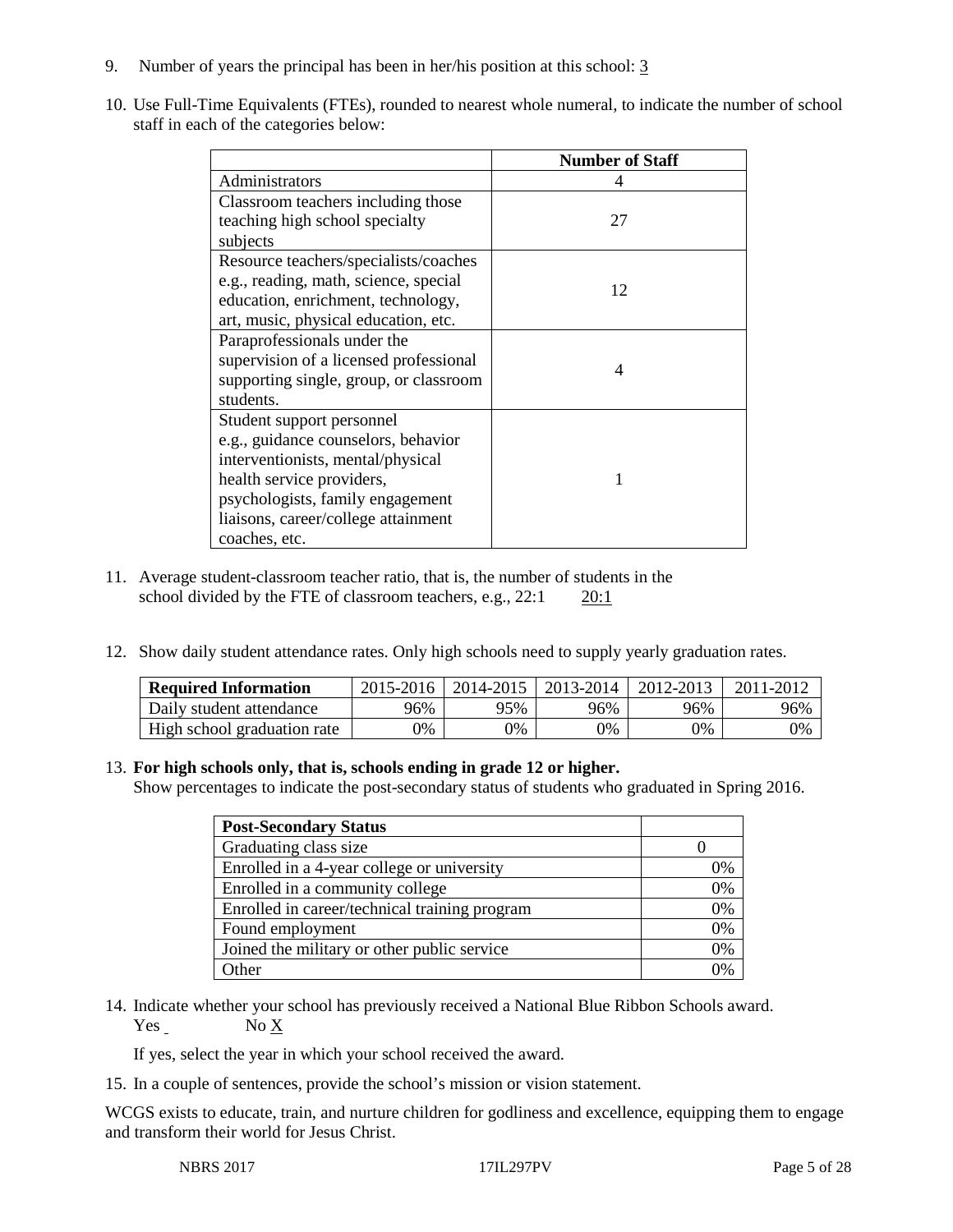# PART III – SUMMARY

Wheaton Christian Grammar School is a K-8 interdenominational Christian school, located in the western suburbs of Chicago. Founded by local parents in 1942, WCGS operates under the governance of the Wheaton Society for Christian Instruction, in which membership is open to interested parents who affirm the school's Statement of Faith and make a minimum annual financial contribution. More than seventy-nine different churches are represented within the student body.

The school's mission, "Under the authority of God and His Word, Wheaton Christian Grammar School exists to educate, train, and nurture children for godliness and excellence, equipping them to engage and transform their world for Jesus Christ," is used as a measure for decisions that impact the direction of the school. WCGS has an administration, faculty/staff, Board, and parents who value and are committed to a distinctively Christ-centered approach to learning.

The school is committed to Christ-centered education and the teaching of God's truth, whether it is scientific, historical, philosophical, or spiritual. Its faculty is committed to providing a high-quality program of rigorous academics and diverse co-curricular opportunities. WCGS teachers have a heart for excellence and believe that their example can have a transformational impact in the lives of WCGS students. Each fulltime teacher maintains both current Illinois State and Association of Christian Schools International teacher licensing. Each is prepared to integrate vibrant faith with excellent academics. Students are challenged individually to excel in every facet of learning.

In 2010, the school moved from its 530 E. Harrison Avenue location in Wheaton to nearby Winfield, IL. The new campus occupies 35 acres with over 92,000 square feet of instructional space for students. Features of the new campus include current technology, conference rooms, Jr. High team room, educational therapy suite, Commons, stage, music rooms, library media center, Science lab, kitchen, and office space.

Enrollment is strong and stable, comprised of 541 students from 374 families. More than 32 communities are represented in the student body. The current class size is 20.8 students per class; teacher-student ratio is 1 to 13:4. WCGS has a 93% retention rate.

The school has seen an increase in the diversity of its student body over the past 5 years. Currently, the student body includes 6% Asian, 3% Hispanic, 5% African-American, 6% Bi-racial, and 80% Anglo students. We employ 31 full-time and 12 part-time teachers who are supported by 24 staff members comprised of administrators, office personnel, nurses, instructional aides, maintenance personnel, extended care staff, and educational therapists. The average number of years teaching at WCGS is 10.2 with the average number of years of total teaching experience at 15.5. Forty-five percent of teachers hold a master's degree or above.

Academic excellence continues to be a commitment and focus of the administration, faculty/staff, and Board of Directors. To that end, the administration and faculty have worked hard on developing/refining curriculum calendars and standards that align with the guaranteed and viable curriculum. The evaluation of academic programming, educational resources, and learning environment is continual as WCGS works with all types of learners. The faculty and staff are involved in professional development as an ongoing support of academic excellence.

WCGS students have historically demonstrated very strong achievement test performance. Our spring 2016 TerraNova 3 median score for Reading - Language - Math was 93-8. Quality analysis also extends to regular surveys of school families and graduates.

From after-school language, art, and drama clubs to chess teams, speech competition, spelling and geography bees, MathCounts, Battle of the Books, FLL Robotics, yearbook, and Student Council, the school offers beneficial and challenging opportunities to suit the interests of nearly every student. Students participate in chapel programs and service activities, athletic opportunities (soccer, cross-country, basketball, volleyball, and track), as well as music (band, orchestra, string ensemble, jazz ensemble, junior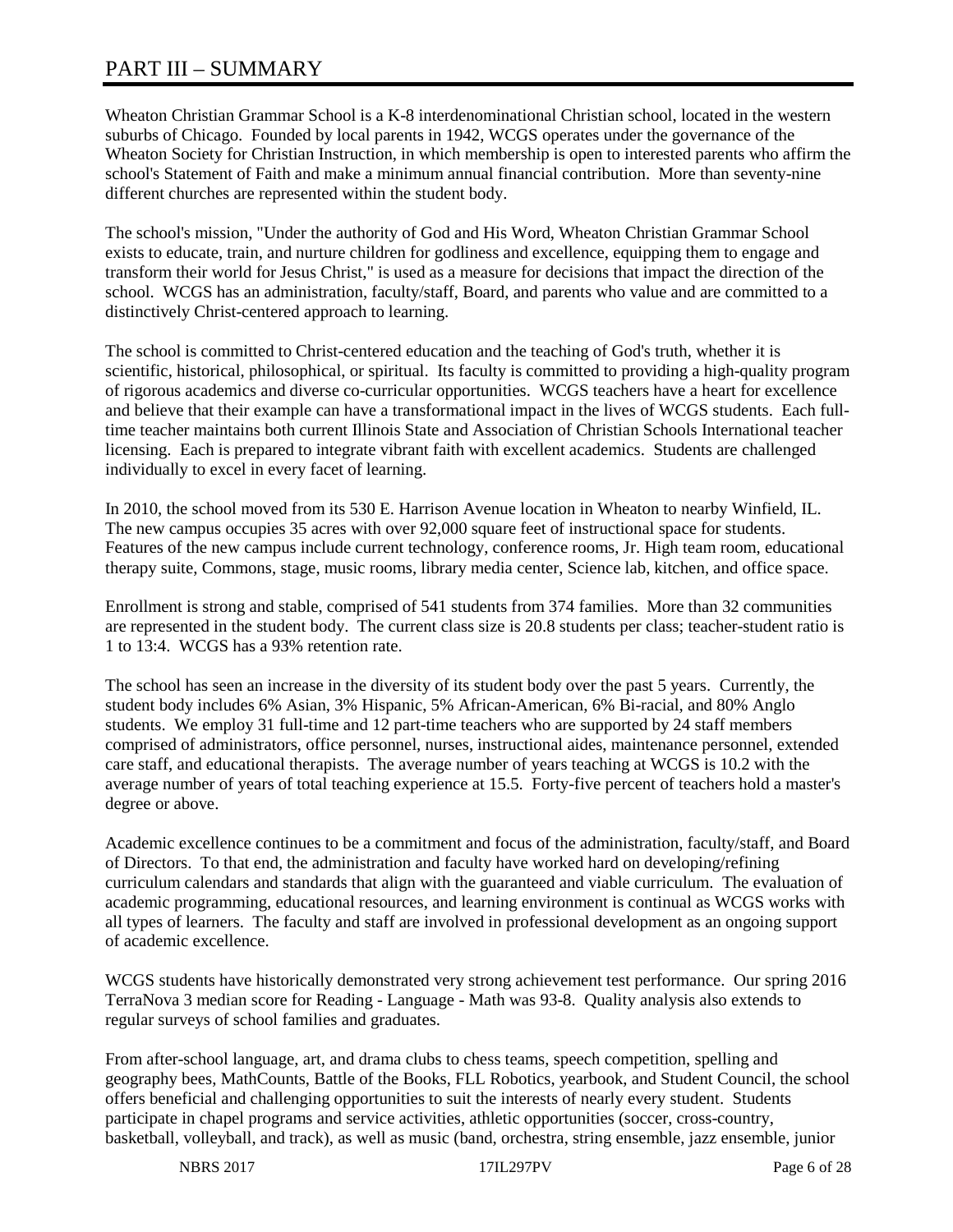high musical, praise team, and choir). Students also participate in activities and contests sponsored by the Illinois Elementary School Association, Association of Christian Schools International, Illinois Art Educators Association, Illinois Grade School Music Association and Illinois Music Educators Association. All of the above-mentioned activities provide life experiences that help shape the character of each student, as well as fulfill the intention to educate the whole child.

Wheaton Christian Grammar School is fully accredited from the Association of Christian Schools International (ACSI) and AdvancEd (North Central Association Commission on Accreditation and School Improvement). The school also holds Full Nonpublic Recognition status from the Illinois State Board of Education. WCGS admits students of any race, color, national and ethnic origin to all the rights, privileges, programs, and activities generally accorded or made available to students of the school. It does not discriminate on the basis of race, color, national, or ethnic origin in administration of its educational policies, scholarship programs, and athletic and other school-administered programs.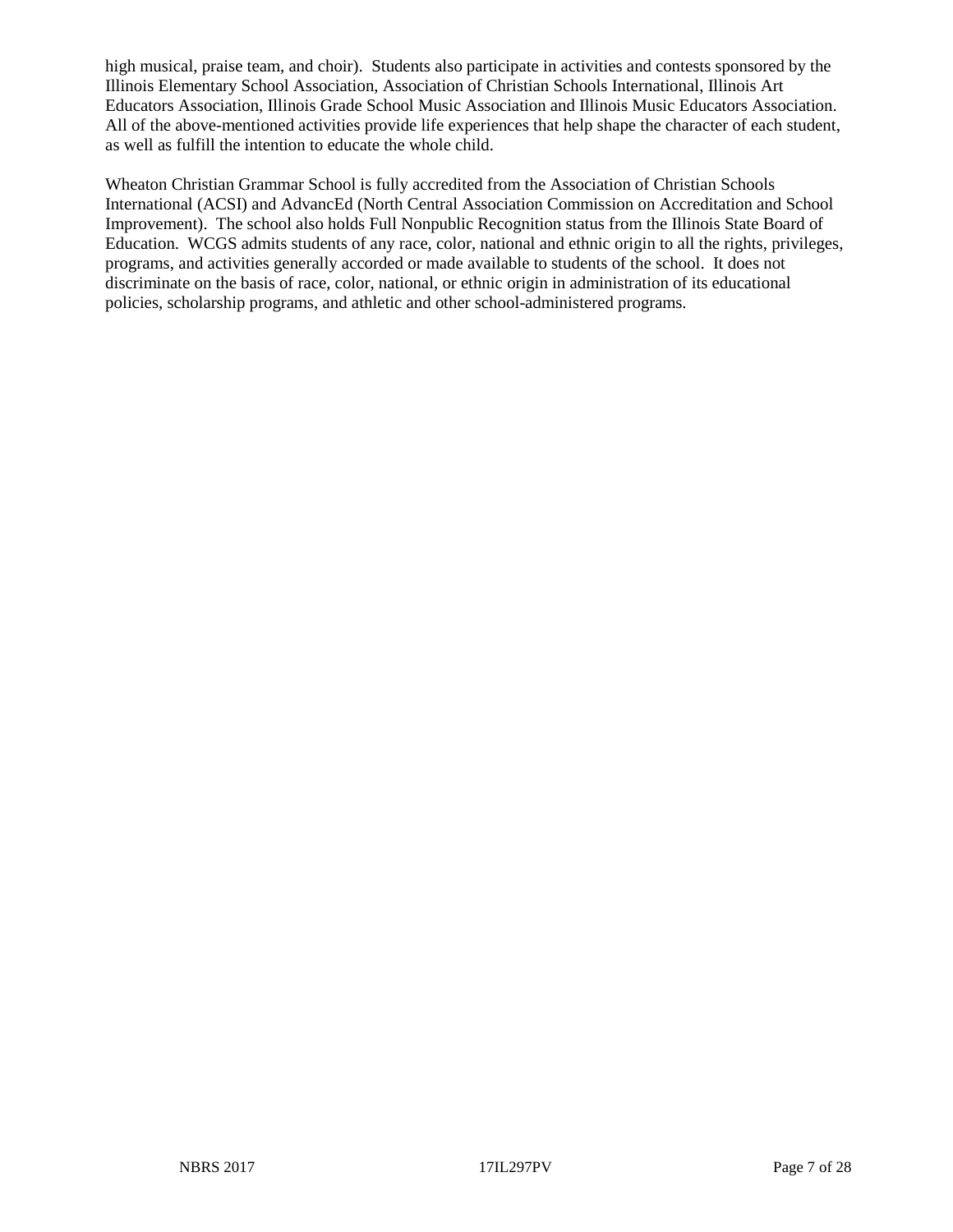### **1. Core Curriculum:**

#### Reading/English/LA

Students participate in direct instruction at every grade level, every school day, to learn phonics, grammar, writing, reading, word study, spelling, handwriting, literature, and oral expression. The WCGS language arts program equips students to communicate clearly and orderly with confidence and boldness as they live out their commitment to Christ in a changing world. Students learn and master foundational skills to become exceptional writers, readers, and speakers. Specific study includes: phonemic awareness, Latin and Greek roots, literary elements, writing process, genre reviews, manuscript and cursive handwriting, literature anthologies, spelling patterns, oral presentations, trait writing, and novel studies. Course options at the junior high level allow students to enroll in an advanced language arts class, which includes investigative journalism, crafting position papers, and historical documentary script writing. Students also have a variety of presentation opportunities through speech competitions, spelling bee events, essay contests, and publication projects.

#### **Mathematics**

The math programming at WCGS exemplifies a comprehensive developmental approach to teaching math theory, concept development, and skill mastery. The goal of daily math instruction is to develop disciplines of focus, logic, problem solving, accuracy, and discernment while understanding God's attributes and characteristics of universality, order, precision, dependability, and sovereignty. The algebra-based curriculum beginning in kindergarten scaffolds a majority of students through the successful completion of Algebra 1. Advanced course options in junior high offer sixth graders enrollment in Pre-Algebra and eighth graders in Geometry. Differentiated instructional strategies enhance the depth of coverage with appropriate pacing. Students readily place in mathematical competitions as they engage in math meets and organizations throughout the year.

#### Science

Teachers present science through investigation, hands-on application, and the eyes of a botanist, geologist, engineer, physicist, architect, astronomer, etc. Students in grades 6-8 study in-depth units of the three branches of science. The lower grade students participate in a thematic block or highly integrated approach of the science branches three to four times per week. We teach science to learn the practical knowledge of the world around us, recognizing God as the Creator who made everything with a purpose. Students conduct lab experiments, track weather fronts, examine animals in their natural habitats, build skeletal and other body system models, hatch chicks, research, build simple machines, contribute to the World Moon Project, design and test robots, engineer and erupt multiple types of volcanos, track plant growth cycles, build and launch rockets, dissect frogs and sheep's eyes, design prosthetic devices, construct water filtration systems, and test chemical interactions. Students are placed in authentic environments such as the: zoo, arboretum, orchard, working farm, lapidary museum, agricultural expo, aquarium, prairie wetlands, outdoor adventure retreat, college observatory, art institute, waste water treatment center, planetarium, natural history museum, premier particle accelerator laboratory, national research laboratory, and various science museums. Students master the scientific method approach while developing science process skills vital to learning outcomes. Through extensive content study, STEM application, and innovation, WCGS students recognize the growing complexity of the world in which we live and are driven not by what they know but by what they can do with what they know to impact their future for God's glory.

#### Social Studies/History/Civics

Social studies, world studies, and history instruction at WCGS is based on a progression of study from self to family, neighborhood, community, localities, state, region, country, and continent to the entire world. Students study these specific structures applying the eight strands of social studies:

1. History – Time, chronology, years, and dates of historical figures who help shape our lives today; events of the past

2. Geography – Location, place, and maps of people and environments that surround us and continually change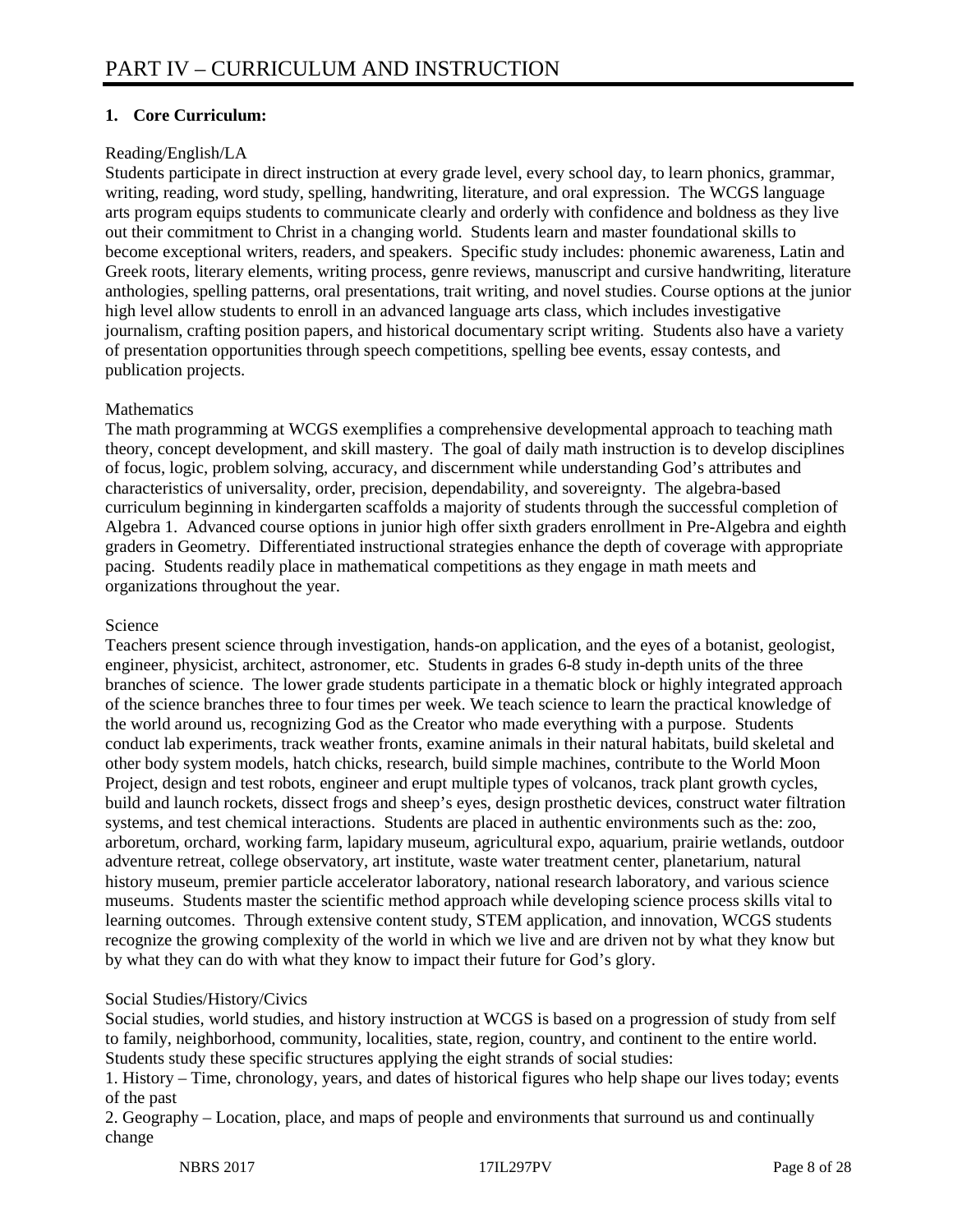3. Economics – Wants, needs, goods, and services; how basic human needs are met in a variety of ways; how people use resources

4. Government – Community leaders who govern, make laws, and influence how we live

5. Citizenship – Rights, responsibilities, pride, and hope of our nation; beliefs and principles that identify our nation

6. Culture – Holidays, traditions, and stories about ourselves, our families, and our customs that we share to celebrate our way of life

7. Science, Technology, and Society – Inventions, computers, and ideas that have changed the way people live together

8. Social Studies Skills: recall details, understand cause and effect, compare and contrast, classify, make generalizations, make judgments,

summarize, and draw conclusions

Students also apply the six essential elements of geography to understand the earth's land, water, plants, animals, and people. Studying social studies is carried out through specific branches of study every day in junior high and three to four times per week for lower elementary students. The goal of instruction is to cultivate an appreciation and understanding of people, places, and events in history, learn from the past to bear witness to God's sovereignty, and develop a global knowledge and perspective for contribution.

#### **2. Other Curriculum Areas:**

Grade K-5 students receive direct instruction in music and physical education three times per week, and art, multi-media literacy, and library once a week. Junior high students receive direct instruction up to three times per week per curricular area in physical education (all year); art, multi-media class (one semester); and music class (up to a year).

#### The Arts

All students learn visual art, performing art, digital art and music through the study of great artists, experiencing a variety of mediums, developing skills of ability and expression, all for the glory of God. Specific artists, and elements of art history, mediums, software, and skills (i.e., color theory, ceramics, stained glass, composing music, creating instruments, styles, design, etc.) are studied to become competent in creative expression. Students in grades 4-8 participate in annual state-of-the-art theatrical musical productions. Junior high students enroll in classes for digital art, studio art, choir, concert choir, concert band, jazz ensemble, concert orchestra, honors orchestra, music foundations, or praise team. Every student contributes to the annual school gallery show, and all students are encouraged to compete in IGSMA Solo and Ensemble Contest, ILMEA Music Festival, ACSI Music Festival, and ACSI Art Festival. We cultivate an environment of praise and worship to our Creator as we communicate with others, while understanding the function and purpose of the arts.

#### Physical Education

The focus on physical education is to care for our bodies, train, and develop our physical abilities, recognizing these as valuable gifts from God. All students are involved in developing skills and concepts of team sports in units of study during the year that support a knowledge and understanding of fitness, nutrition, goal setting, creative movement, safety, coordination, heart fitness, competition, sportsmanship, equipment usage, flag football/rugby, soccer, basketball, softball, badminton, track and field, handball, speedball, floor hockey, ultimate Frisbee, bowling, and lacrosse. Students in grades 5-8 may participate in a number of interscholastic team sports.

#### Foreign Language

Spanish and French are studied at the 7th and 8th grade level to develop basic proficiency in another language and to understand other cultures. Students master basic vocabulary and beginning grammar concepts by practice of four skills: listening, speaking, reading, and writing. Courses represent the equivalent of high school level Spanish 1 or French 1. Studying a foreign language fosters an appreciation of and sensitivity to multicultural communities, preparing students to work effectively and humbly with others to impact God's kingdom. WCGS is in compliance with the BRS program's foreign language requirements. Over 20% of our students in grades 7 and 8 are enrolled in foreign language instruction 220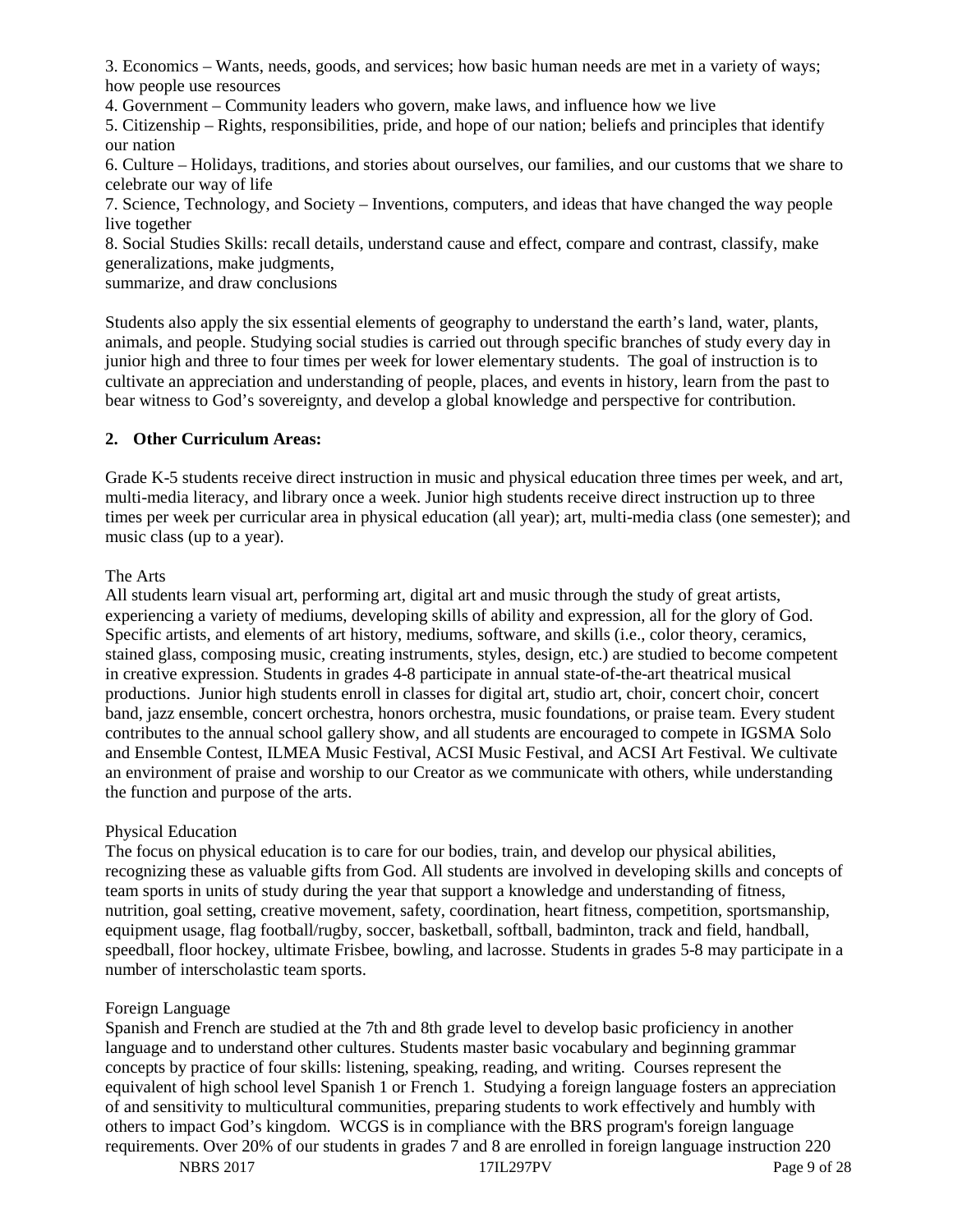minutes/week for a full year.

#### MML

The multi-media literacy (MML) program teaches K-8 students computer skills and the wise use of technology. The mission of MML is to apply an understanding of hardware and software as tools to communicate with, learn from, and utilize in the processing of information in a digital age. Students employ software that enhances their knowledge of language, reading, science, social studies, and math programs, as well as learn basic computer literacy in typing, word processing, presentation, organization, and information management. Students gain a strong understanding of the relationships between science, technology, society, and the individual as they learn to communicate and collaborate through a variety of digital media, environments, and distances.

#### Library

Attending library class for students in grades K-8 serves as a gateway to learn how to use information to support their instruction and literacy development in the information age. Students learn the Dewey Decimal System, resource selection based on genre, topic, type, and task outcome, and study award-winning literary works with a discerning eye to evaluate, compare/contrast, and analyze. Research is a key component of instruction and is taught developmentally, beginning in second grade and progressing in complexity through eighth grade. Through print, visual media, technology, modeling from teachers as well as instructional strategies such as the Super 3, Big 6, and RADCAB, students are able to experience an equipping, comprehensive research process.

#### **3. Instructional Methods, Interventions, and Assessments:**

Wheaton Christian Grammar School's programming, curriculum, and learning experiences at each grade level provide all students with challenging and equitable opportunities to develop learning skills, thinking skills, and life skills. We believe the teacher-student relationship is the most powerful variable for learning success. WCGS teachers are diligent not just to know about their students, but to understand each child's strengths, weaknesses, and aptitude for learning so they can address specific learning needs and work towards what is best for academic success. WCGS recognizes that how a child is taught is often the difference between effective learning and frustrating defeat. We also emphasize developing a relationship with the whole child, with specific importance on the spiritual nature of our students. We are intentional in growing and nurturing the spiritual and moral nature of our students as we properly challenge the social, emotional, physical, and mental facets of development. This can be seen in the classroom through biblical integration, worldview formation, cooperative learning, utilizing learning modalities and multiple intelligencies, as well as through co-curricular and extra-curricular activities outside of the classroom.

An area of strength to advance academic achievement comes from a systematic collaboration of teachers meeting regularly to articulate curriculum vertically and horizontally, ensuring that educational standards, student outcomes, and explicit instruction are guaranteed and viable across content areas as well as grade levels. Classroom teachers continually develop the school's dynamic curriculum maps, aligning essential content and skills to national learning standards developed by the Mid-continent Regional Educational Laboratory, NGSS, NCTM, ISTE, SHAPE America, and ACTFL. Evidence of a robust educational program that prepares students for success at the next level of learning is reflected in the school's annual report card, annual standardized testing results, and stakeholder surveys. Teachers utilize a variety of formal and informal assessments to identify unique learner needs of all students (i.e., mental, emotional, physical, social, and family) at all levels of proficiency and to inform ongoing remediation, accommodation, enrichment, and advancement of instruction. Teachers implement the "Marzano 9" Classroom Instruction That Works Strategies to activate student engagement, cooperative learning, critical thinking, and selfreflection. Wheaton Christian Grammar School is most fortunate to have a technology-rich environment in which to teach. Each classroom is equipped with a SMART Board, document camera, wireless capabilities, student response devices, portable laptop carts, and iPads for grades K-3. With the use of technology, students are able to apply knowledge and skills and demonstrate ongoing growth in the classroom and beyond. Teachers also employ a variety of differentiated strategies (such as cooperative learning, flexible groupings, process, and product outcomes) in order to meet the needs of all learners.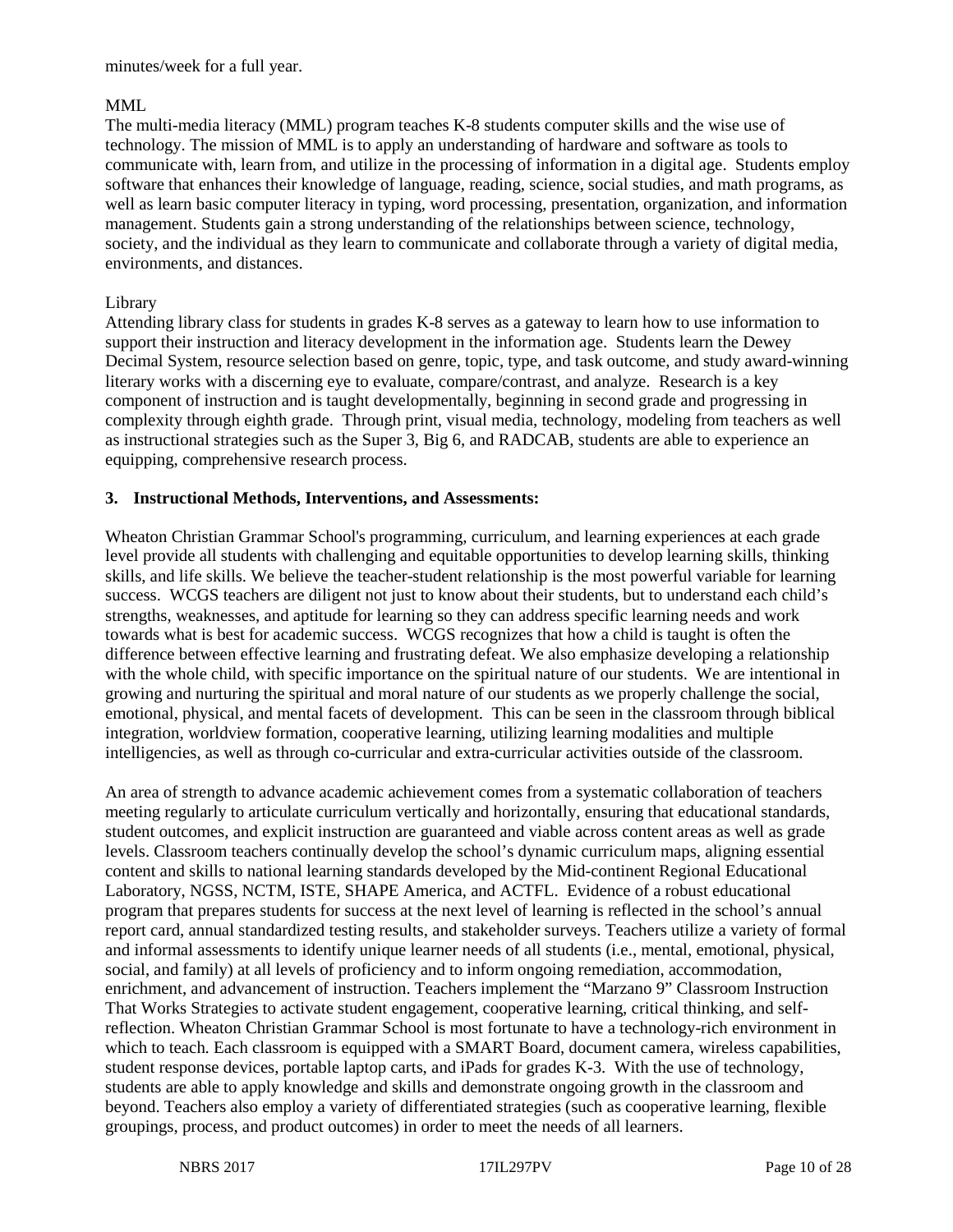The school's administrative team, registrar, curriculum coordinator, and teachers work together to ensure all assessments are administered with complete fidelity. Teachers are briefed on testing purposes, goals, procedures, and protocol. Assessment results for every student are included in student records, presented in tables, charts, and graphs to provide assessment data, which include longitudinal results. Assessment results are analyzed in an ongoing basis throughout the year with teachers documenting their findings, making instructional decisions based on these findings, and engaging in professional conversations across the grade levels, including all areas of instruction. All testing is aligned to WCGS curriculum which, in turn, is aligned to national learning standards. Teachers are responsible to plan instructional pacing, specific coverage of skills, concepts, and content, and to support student success and achievement gains. WCGS reports student assessment through four main proceedings:

1. Annual administration of the TerraNova 3 (TN3) assessing reading, language, mathematics, science, social studies, and biblical

knowledge.

2. Annual administration of the InView measuring cognitive skills such as verbal reasoning, nonverbal reasoning, sequences, analogies, and

quantitative reasoning.

3. Fall, winter, and spring benchmark testing in reading through six different reading assessments: Really Great Reading Diagnostic

Decoding Survey, Consonants/Short Vowels & Blends/Digraphs Testing, 3-Minute Rasinski Reading Assessment, Scott Foresman Reading

Street Benchmark Tests, Words Their Way Primary Spelling Inventory, and STAR Reading Test.

4. Spring diagnostic testing in mathematics is accomplished through the administration of curriculum-based tests measuring each student's

knowledge, skill, and conceptual understanding.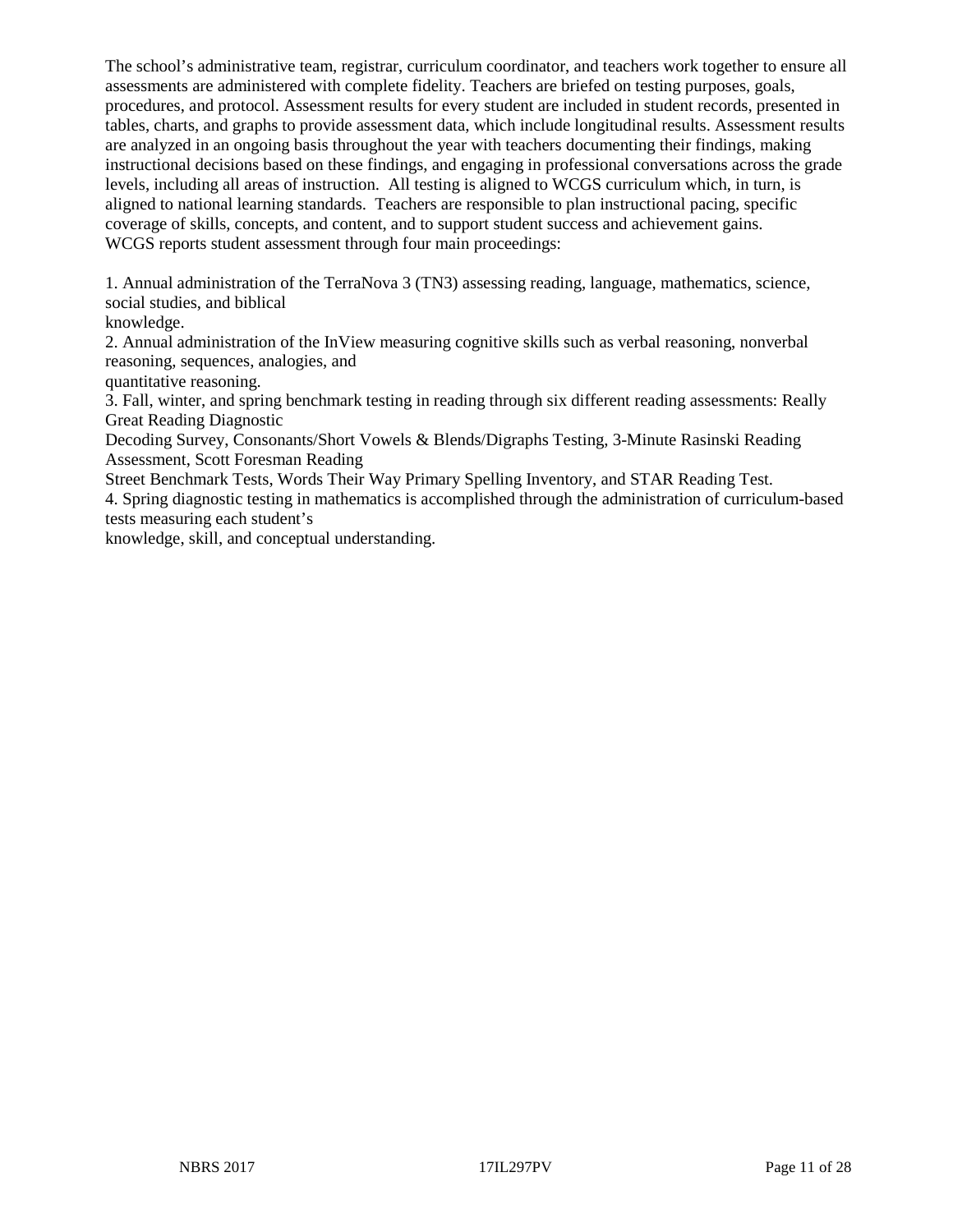### **1. School Climate/Culture:**

Wheaton Christian Grammar School is intentional in creating an environment that is joyful, safe, affirming, and enriching. Students are encouraged by teachers and administrators who take a personal interest in them. Administrators, teachers, and other staff are trained to identify and respond appropriately to students experiencing stress in academic, social, family, emotional, health, or other areas. At the Jr. High level, we provide Connect Groups in which each student can safely discuss life issues with an adult advisor. Students enjoy camaraderie through special activities throughout the school year (Eighth Grade Challenge, Fall Family Fun Night, Talent Shows, Field Day, etc.). It is normal practice for students to receive notes of encouragement, or to have teachers attend after-school and outside of school activities. Many teachers continue to invest in the lives of their students long past their years at WCGS.

Through our rich co-curricular (MathCounts, yearbook, Speech Meets, Spelling Bees, music, etc.) and extracurricular (athletics, drama, Student Council, Chess, Battle of the Books, etc.) programs, all students are given opportunities to hone their skills in areas of interest. Students who struggle in reading receive intervention in grades 1-3, and those with a documented learning disability have support services (Wilson Reading, National Institute for Learning Development educational therapy, etc.) available through our Kaleidoscope program.

Students are provided with numerous enriching academic experiences (visits to Fermilab National Laboratories, yearly presentation from a physicist at Northrop-Grumman Aerospace Corporation, attendance at Chicago's Lyric Opera). The introduction of robotics into our science program and the establishment of a robotics team to compete in the First Lego League Challenge have generated much excitement.

Service opportunities (helping the homeless through Public Action to Deliver Shelter, serving at Pacific Garden Mission and Feed My Starving Children, performing for or visiting the elderly in nursing homes, and sponsoring children through Kids Alive International in the Dominican Republic) abound. Each class gives Christmas gifts that impact people around the world.

Teachers are our greatest resource. Discretionary room funds, learning resources, and curriculum materials enhance the ability of teachers to deliver instruction and enhance the educational experiences of our students. The Auxiliary's Staff Appreciation Committee regularly affirms faculty/staff in numerous practical ways.

Administration supports teachers through professional development opportunities, resources for classes and workshops, attendance at conferences, advice/encouragement (through notes, e-mails, the gift of time, listening), salary increases for graduate coursework, observation/evaluation, mentor/mentee, and by valuing their input as we collaborate for the benefit of the students and the school.

# **2. Engaging Families and Community:**

Partnering with families is a core value of WCGS and a game-changer to providing a vibrant school community. Stakeholders' input is gathered regularly through surveys (parent, graduate, events) which provides the administration with valuable data/feedback to guide our educational programming. Parents, grandparents, and other stakeholders are empowered to partner in their child's education through teacher communications, Fall Fellowship Teas, Thursday Notes (e-newsletter), opportunities for classroom involvement, teacher accessibility, Auxiliary involvement, RenWeb communications, and the school website.

The Head of School and administrative team value and maintain consistent communication with current and former students, families, and grandparents. The Head of School has traveled out-of-state to connect with stakeholders, foster relationships, and gain input to shape decisions and work collaboratively on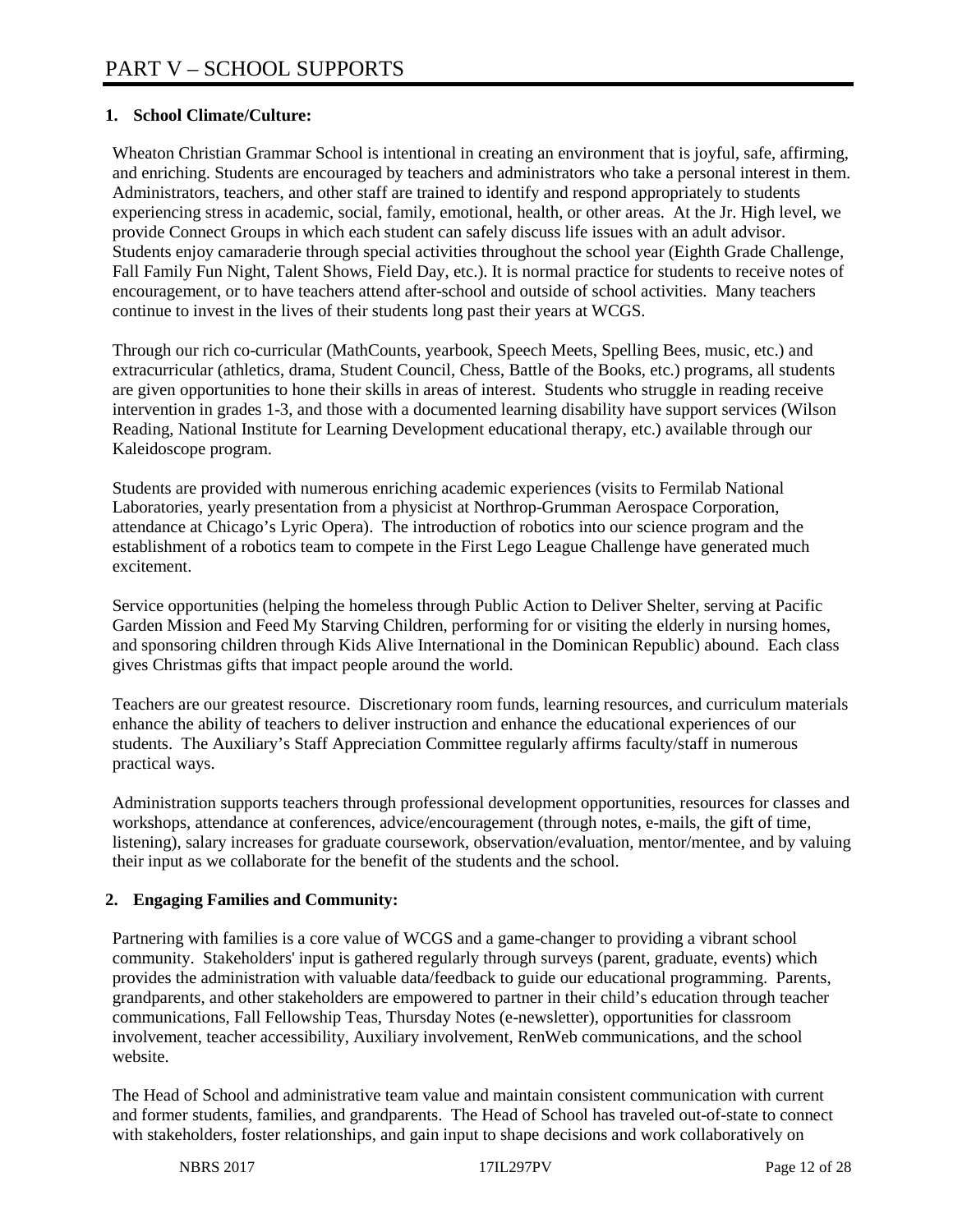school improvement. Administrators also prioritize communication with stakeholders through frequent hand-written notes, phone calls, and e-mails.

Through a number of events (New Family Reception, Open Houses, Fall Fellowship Teas, Back to School Night), we are able to connect, share our vision and mission, and orient families to the culture of our community. Parent-teacher conferences (we have nearly 100% participation) and parent meetings to discuss the 5th grade human growth and development unit and the 8th grade relationship unit allow us to be proactive in our communication and partnership with parents.

The atmosphere and culture of the school are impacted by our focus on specific character qualities and spiritual traits that we feel need to be exemplified in the lives of our students. Social and emotional learning is supported through the implementation of classroom management strategies, service projects, cocurricular/extracurricular activities, discipline approaches (Grade 5 Turn-It-Around policy), and administrators having lunch and check-ins with students.

Student and parent involvement through Fall Family Fun Night, serving at PADS and Feed My Starving Children, giving presents to ESL children, embarking on a yearly Father/Son and Mother/Daughter Missions Trip to the Dominican Republic, visiting retirement centers, organizing food drives in support of Loaves and Fishes Food Bank, performing concerts at local malls and convalescent homes, hosting Illinois Elementary School Association State Tournament games as well as the Wheaton City Chess Tournament, recognizing veterans at our annual Veterans' Day Assembly, and connecting with grandparents at our annual Grandparents' Day all serve to build into the lives of our students. These and other key activities provide our students and families with a vision for serving others locally, regionally, and around the world.

#### **3. Professional Development:**

The WCGS teacher professional development program deepens faculty expertise and student learning. The teachers and staff remain actively engaged in Professional Learning Communities (PLCs) throughout each school year. PLCs are made up of teacher teams in the same grade, subject, or role, and are represented through weekly grade level team meetings, vertical articulation content area meetings, instructional emphases, school-wide initiatives and topical professional development events. PLCs provide our faculty and instructional staff time to work together to design lessons, examine student evidence and data, develop grade level learning opportunities, participate in the curriculum evaluation and review process, and collaboratively discuss how to successfully engage our students. Annually teachers spend time documenting how their instruction and student learning aligns to national standards and benchmarks through the development of our school's curriculum maps. This year PLCs have focused on instructional strategies in math, writing, and science (STEM) as well as teacher training in coaching for systematic leadership, technology efficacy and developing expertise in Bible content knowledge.

Another component of the WCGS professional development program is the Endowment for Teaching Excellence. The endowment provides an additional opportunity for WCGS faculty and staff to engage in professional growth to benefit the students, families, and colleagues of the school while furthering the mission of WCGS. This year faculty members continue their professional studies to support master's degrees, doctoral studies, and subject emphases. The Endowment for Teaching Excellence is approximately \$280,000, with 5% given out each year (\$15,077 in 2016). Teachers have attended Robotics Academy at Carnegie-Mellon University, NASA's Space Academy for Educators, and classes at Oxford University.

At least six full days each year are set aside for teacher in-service and training. WCGS faculty also participate in the DuPage County-Wide Institute Day. Offerings span from STEM workshops to hands-on workshops for PE, music, and art, to teaching advanced writing and "Encounters in History" at the Illinois Institute of Math and Science Academy. WCGS faculty are invited to sign up for workshops focused on developing them as content area experts. Over half of our faculty have attended the annual Illinois Computing Educator's Conference. Every teacher meets or exceeds the professional development hours required by the state of Illinois for an active professional educational license. Each full-time faculty member has available \$1,500 each year for ongoing professional development.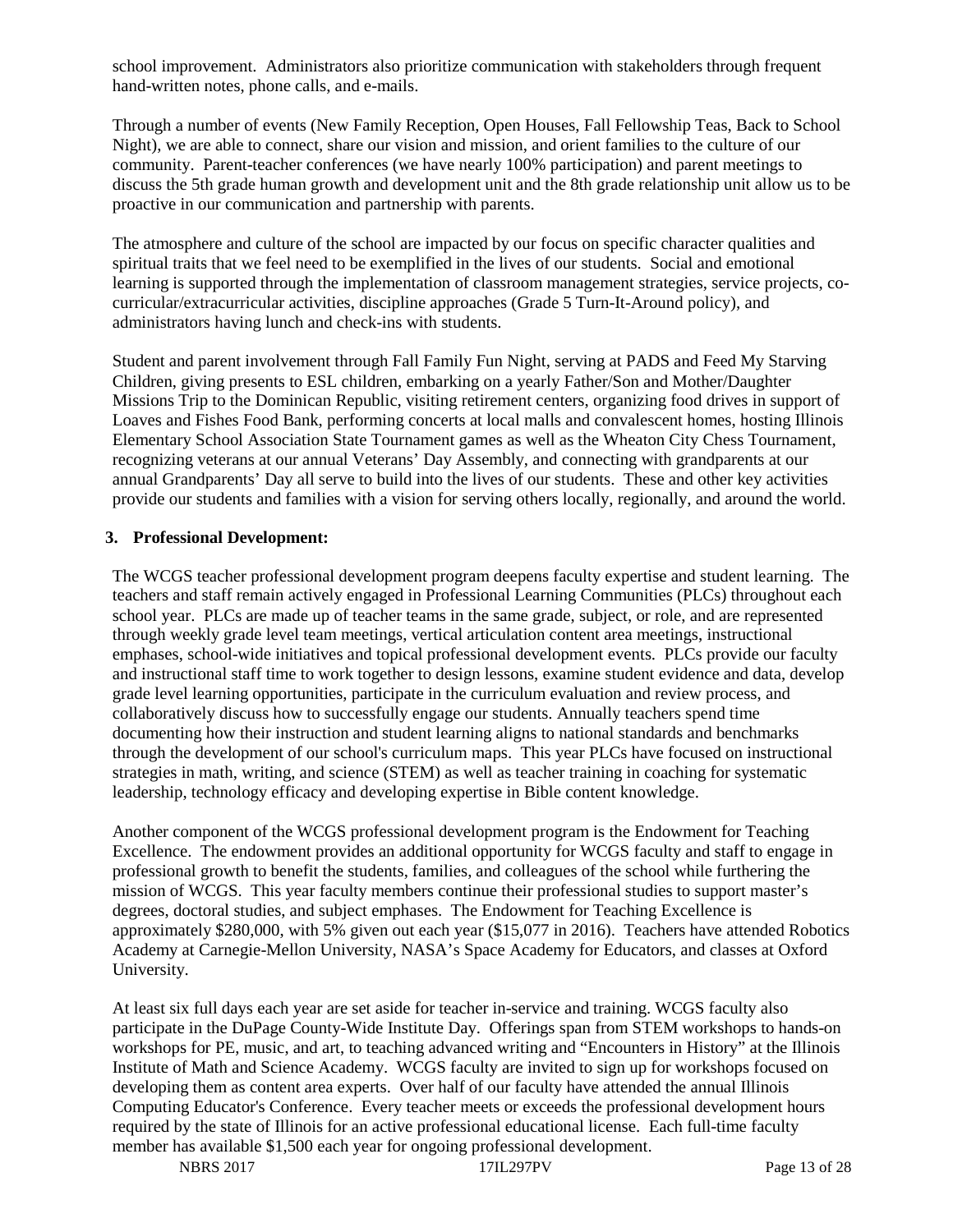#### **4. School Leadership:**

The Wheaton Society for Christian Instruction (operating as Wheaton Christian Grammar School) has established a strong governing body to direct the procedures, mission, and vision of this school.

The Board of Directors is comprised of volunteers elected by current school parents in accordance with the school's Constitution. The Head of School is a non-elected member. The Board meets monthly, alternating each month between full Board meetings and six sub-committee meetings. The Board Policy Manual describes the process of orientation, qualifications, and ethical standards for Board members. The group participates in a retreat each year to ensure cohesive and focused operation. The Board's active interest, participation, and influence are also evidenced by members' regular visits to the school during the school day and at special events. A faculty representative, Auxiliary representative, and the school's Principal and Assistant Principal all attend Board meetings to ensure that Board decisions benefit student learning.

The Head of School is accountable to the Board to carry out the job description outlined in the Board Policy Manual and is subject to their regular evaluations. In turn, he is responsible to evaluate the Principal who follows procedures to evaluate faculty. The administrative Organization and Responsibilities section of the Board manual outline these protocols.

The Board of Directors, administration, faculty, and staff consistently make decisions that support the school's mission. A strong biblical foundation supports excellence in all areas, including but not limited to academics, character development, athletics, arts, and spiritual disciplines. One of the defining characteristics of Wheaton Christian Grammar School is the culture of Christian community that is evidenced by stakeholder surveys, staff devotions, family interactions, student feedback, accessibility, Auxiliary involvement, RenWeb communications, and the school website.

The Head of School and Principal formally and informally evaluate teachers throughout the year. Teachers and the Principal collaboratively establish, review, and assess individualized SMART goals that are developed to improve professional practice and ensure student success. Administrators formally observe and evaluate each faculty member according to the policies established by the Board, including a summative evaluation to analyze performance and direct future growth.

The governance and leadership of Wheaton Christian Grammar School is strong, and there is a regularly expressed desire to be at the forefront of advancement in all programs and practices. The Board is in the process of establishing a new Strategic Plan to ensure further growth in all aspects of the school. A stakeholder meeting took place at the beginning of the 2014-2015 school year to gather input and create focus areas for short-term and long-term improvement. Administrators and Board members continue to review and evaluate the school's effectiveness in its mission to "educate, train, and nurture students for godliness and excellence."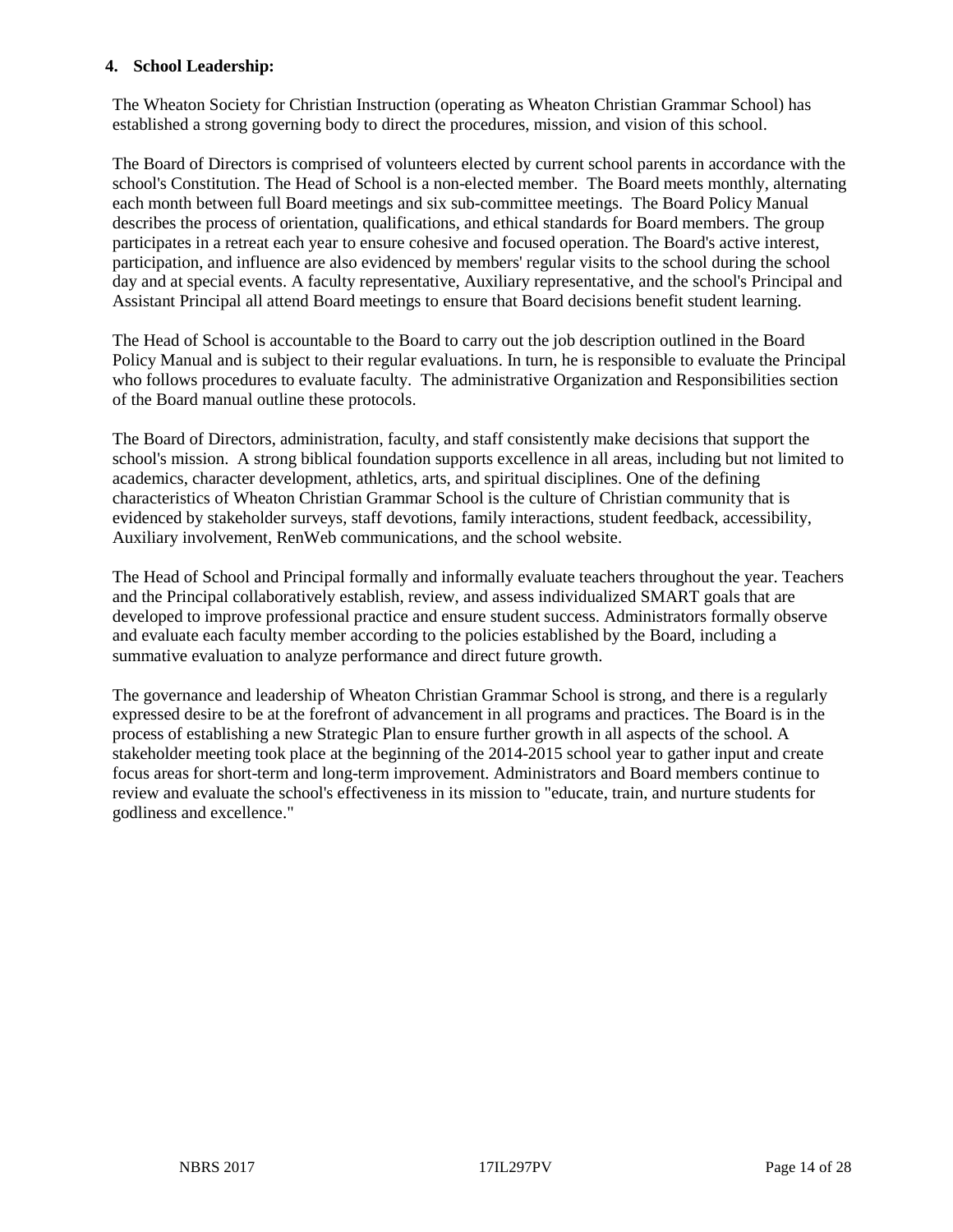# PART VI – STRATEGIES FOR ACADEMIC SUCCESS

One of our school's core values is the belief that education is best achieved through partnership between parents and educators. While we embrace the Bible's teaching that God has given parents the responsibility of educating or "bringing up" their children, and that parents have the primary responsibility to study and teach the Word of God to their children, the values, goals, discipline and atmosphere of the home and the school need to be in harmony with one another. This partnership between parents and teachers is essential to an integrated and meaningful education that promotes academic success for all students. The blessing and benefit of establishing an enduring, strong, productive partnership with our parents has been cited in our school's stakeholder surveys as one of the most influential factors of our school's success. The partnership begins with an established relationship between our school administration and parents. Every parent is welcomed into our school community through a personal time with our Head of School which follows with a variety of meaningful events: Popsicles on the Playground (summer), New Parents' Welcome Reception (August), Back to School Night (September), Fall Fellowship Teas (September), and New Parent Breakfast (January). Parents continue to deepen the connections as they cooperate and collaborate with their child's teacher through serving in the classroom, chaperoning field trips, serving hot lunch, attending parent/teacher conferences, and lending support at co-curricular events. The partnership is organically expanded from parents to teachers to students. Parents align with teachers in building consistent learning experiences between the school and home. We encourage parents to advocate for their student by volunteering to serve in the classroom, asking meaningful connecting questions of their student regarding learning, and finding out more about the school's philosophy of education, classroom management strategies, instructional practices that raise achievement, and academic support programs. Examples of programming strategies for academic success include SEARCH & TEACH (early identification and intervention of learning difficulties), Kaleidoscope (diagnosis and support for individualized instruction), Reading Specialist, Classroom Instructional Aides, and Math support (remediation, enrichment, placement, and advanced options). WCGS engages in life-changing partnerships with parents, students, faculty, families, and the greater community to commit to the core values and mission of the school. This partnership empowers every stakeholder to support the growth and success of every student, in areas that consider the whole child so that we sustain a quality of education that equips all of our students to engage and transform their world for Jesus Christ.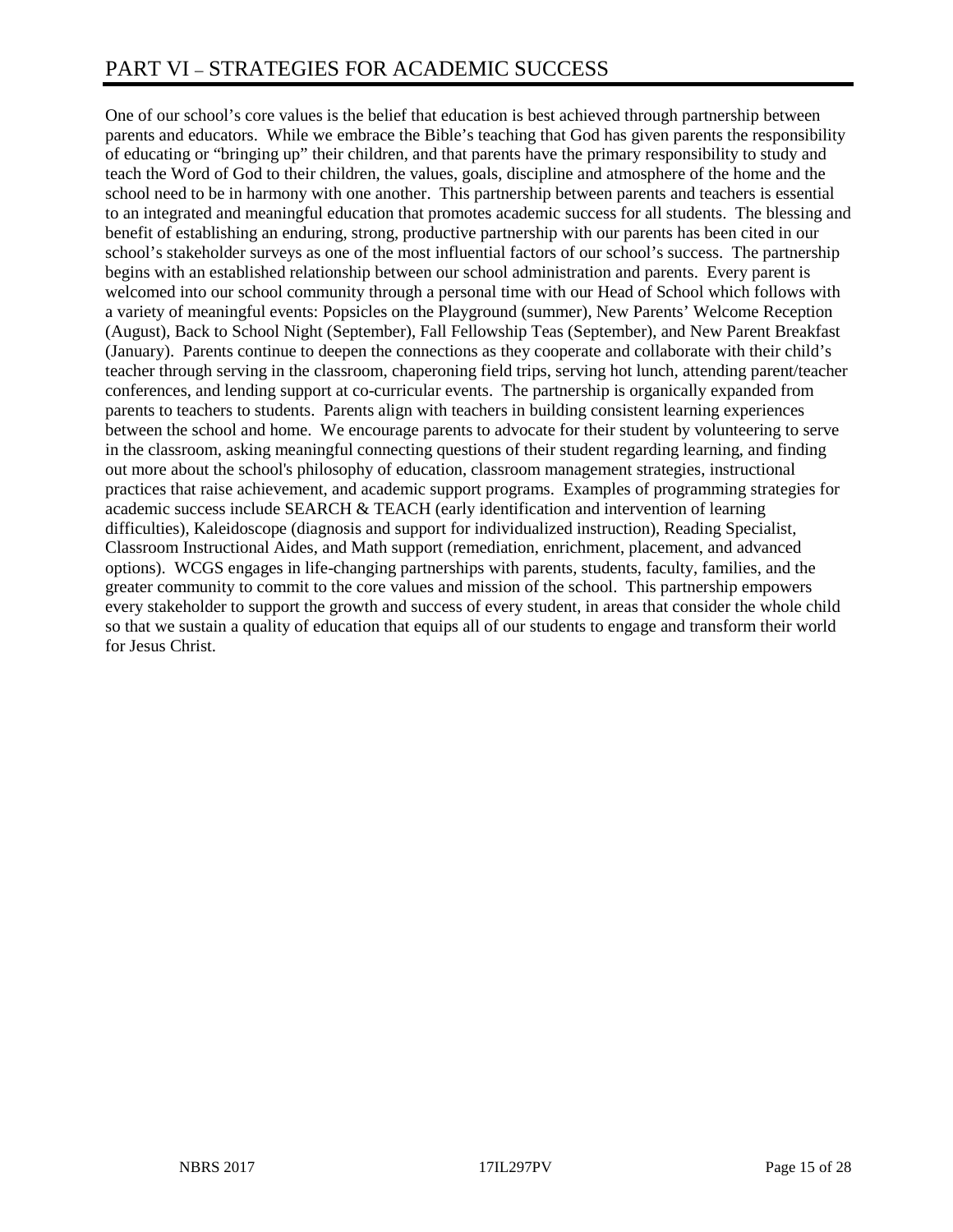# PART VII – NON-PUBLIC SCHOOL INFORMATION

1. Non-public school association(s): Christian

Identify the religious or independent associations, if any, to which the school belongs. Select the primary association first.

| 2. | Does the school have nonprofit, tax-exempt $(501(c)(3))$ status?                                       | Yes X   | No. |
|----|--------------------------------------------------------------------------------------------------------|---------|-----|
| 3. | What is the educational cost per student?<br>(School budget divided by enrollment)                     | \$11550 |     |
| 4. | What is the average financial aid per student?                                                         | \$4173  |     |
| 5. | What percentage of the annual budget is devoted to<br>scholarship assistance and/or tuition reduction? | 9%      |     |
| 6. | What percentage of the student body receives<br>scholarship assistance, including tuition reduction?   | 24%     |     |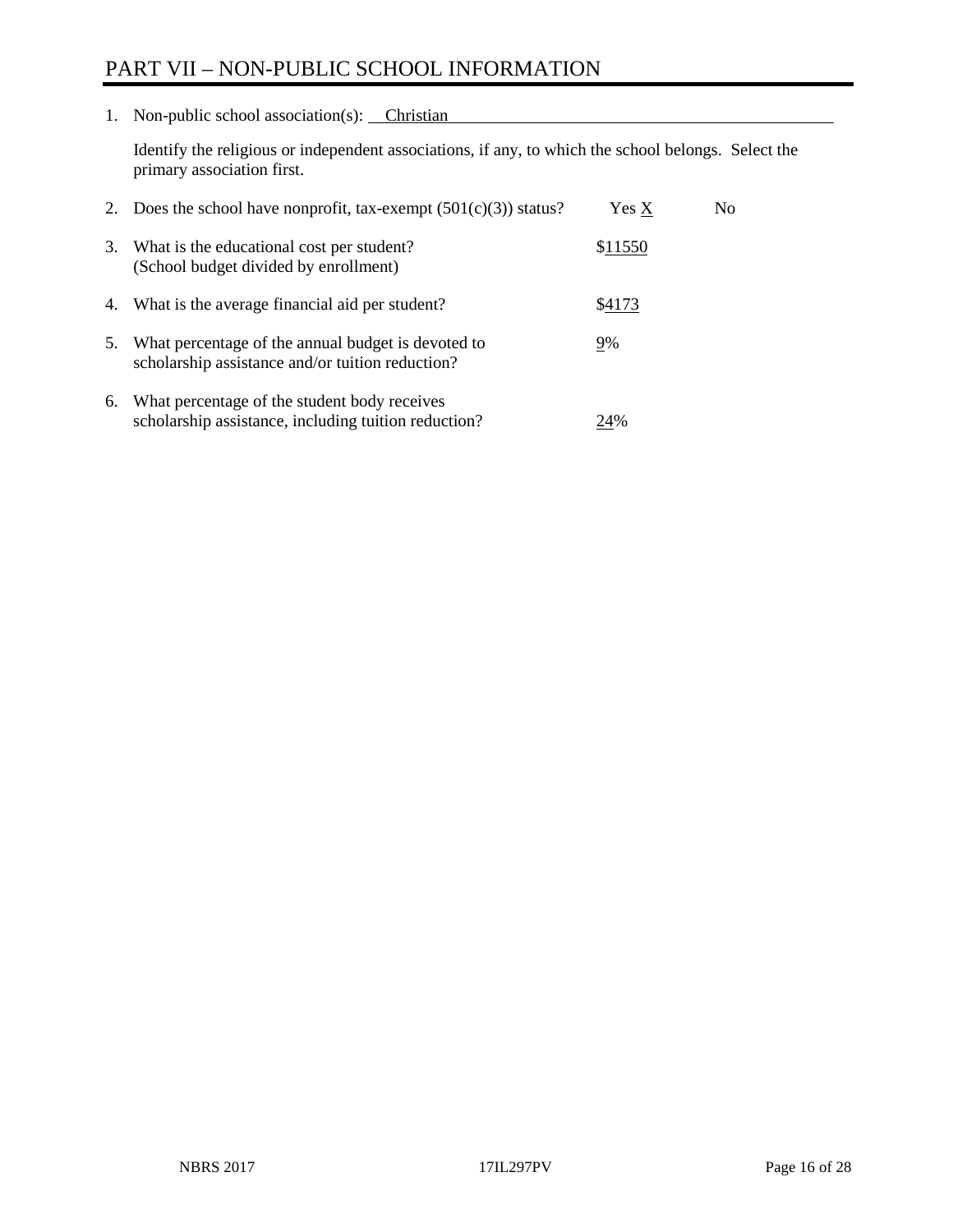# PART VIII – ASSESSMENT RESULTS FOR NORM-REFERENCED TESTS

| Subject: Math                              | Test: | TerraNova 3            | Grade:<br>$\overline{3}$ |
|--------------------------------------------|-------|------------------------|--------------------------|
| <b>Edition/Publication Year: 2007</b>      |       | Publisher: CTB/McGraw- | Scores are reported here |
|                                            | Hill  |                        | as: Percentiles          |
|                                            |       |                        |                          |
| School Year                                |       | 2015-2016              |                          |
| Testing month                              |       | Apr                    |                          |
| <b>SCHOOL SCORES</b>                       |       |                        |                          |
| <b>Average Score</b>                       |       | 82                     |                          |
| Number of students tested                  |       | 60                     |                          |
| Percent of total students tested           |       | 98.4                   |                          |
| Number of students alternatively assessed  |       |                        |                          |
| Percent of students alternatively assessed |       | 1.6                    |                          |
| <b>SUBGROUP SCORES</b>                     |       |                        |                          |
| 1. Other 1                                 |       |                        |                          |
| Average Score                              |       |                        |                          |
| Number of students tested                  |       |                        |                          |
| 2. Other 2                                 |       |                        |                          |
| Average Score                              |       |                        |                          |
| Number of students tested                  |       |                        |                          |
| 3. Other 3                                 |       |                        |                          |
| <b>Average Score</b>                       |       |                        |                          |
| Number of students tested                  |       |                        |                          |

#### **REFERENCED BY NATIONAL NORMS**

**NOTES:** One student has a modified academic plan and was assessed with the Woodcock-Johnson Achievement Test IV.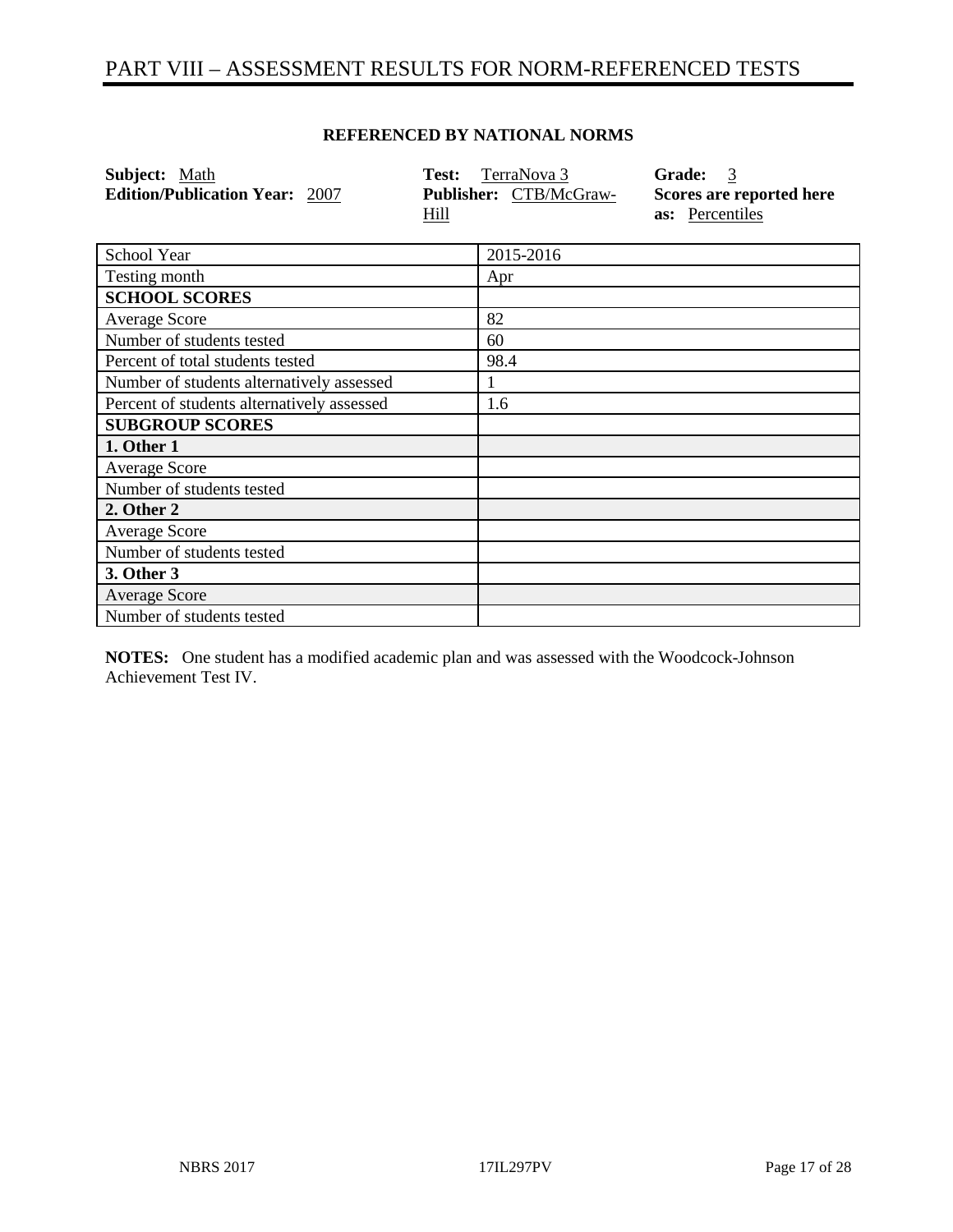| <b>Subject:</b> Math                  | TerraNova 3<br>Test:          | Grade: 4                 |
|---------------------------------------|-------------------------------|--------------------------|
| <b>Edition/Publication Year: 2007</b> | <b>Publisher:</b> CTB/Mcgraw- | Scores are reported here |
|                                       | Hill                          | <b>as:</b> Percentiles   |

| School Year                                | 2015-2016 |
|--------------------------------------------|-----------|
| Testing month                              | Apr       |
| <b>SCHOOL SCORES</b>                       |           |
| <b>Average Score</b>                       | 73        |
| Number of students tested                  | 55        |
| Percent of total students tested           | 100       |
| Number of students alternatively assessed  | $\Omega$  |
| Percent of students alternatively assessed | 0         |
| <b>SUBGROUP SCORES</b>                     |           |
| 1. Other 1                                 |           |
| <b>Average Score</b>                       |           |
| Number of students tested                  |           |
| 2. Other 2                                 |           |
| Average Score                              |           |
| Number of students tested                  |           |
| 3. Other 3                                 |           |
| <b>Average Score</b>                       |           |
| Number of students tested                  |           |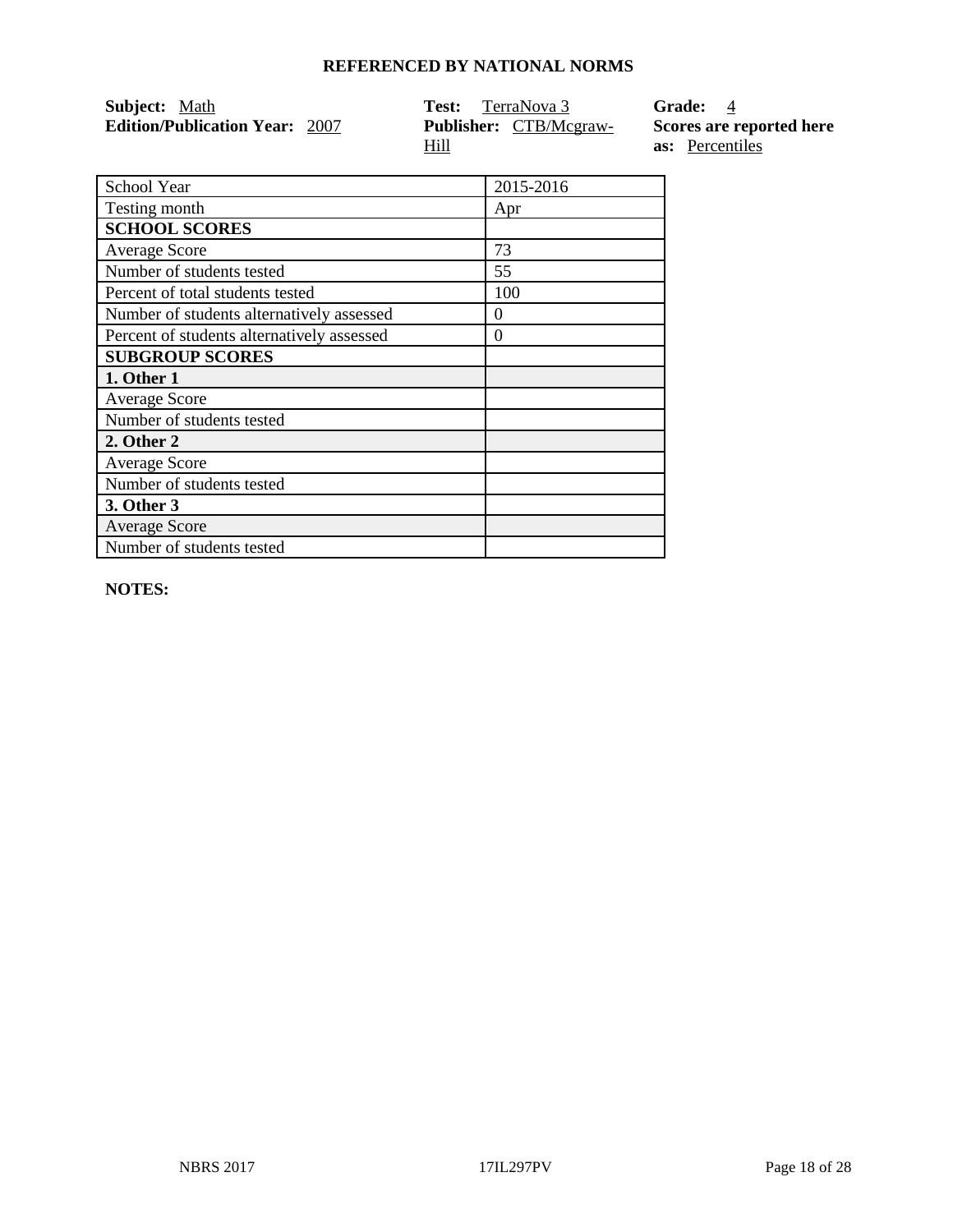| <b>Subject:</b> Math                  | <b>Test:</b> TerraNova 3      | Grade: 5                 |
|---------------------------------------|-------------------------------|--------------------------|
| <b>Edition/Publication Year: 2007</b> | <b>Publisher:</b> CTB/McGraw- | Scores are reported here |
|                                       | Hill                          | <b>as:</b> Percentiles   |

| School Year                                | 2015-2016 |
|--------------------------------------------|-----------|
| Testing month                              | Apr       |
| <b>SCHOOL SCORES</b>                       |           |
| <b>Average Score</b>                       | 84        |
| Number of students tested                  | 65        |
| Percent of total students tested           | 100       |
| Number of students alternatively assessed  | $\Omega$  |
| Percent of students alternatively assessed | $\Omega$  |
| <b>SUBGROUP SCORES</b>                     |           |
| 1. Other 1                                 |           |
| <b>Average Score</b>                       |           |
| Number of students tested                  |           |
| 2. Other 2                                 |           |
| <b>Average Score</b>                       |           |
| Number of students tested                  |           |
| 3. Other 3                                 |           |
| <b>Average Score</b>                       |           |
| Number of students tested                  |           |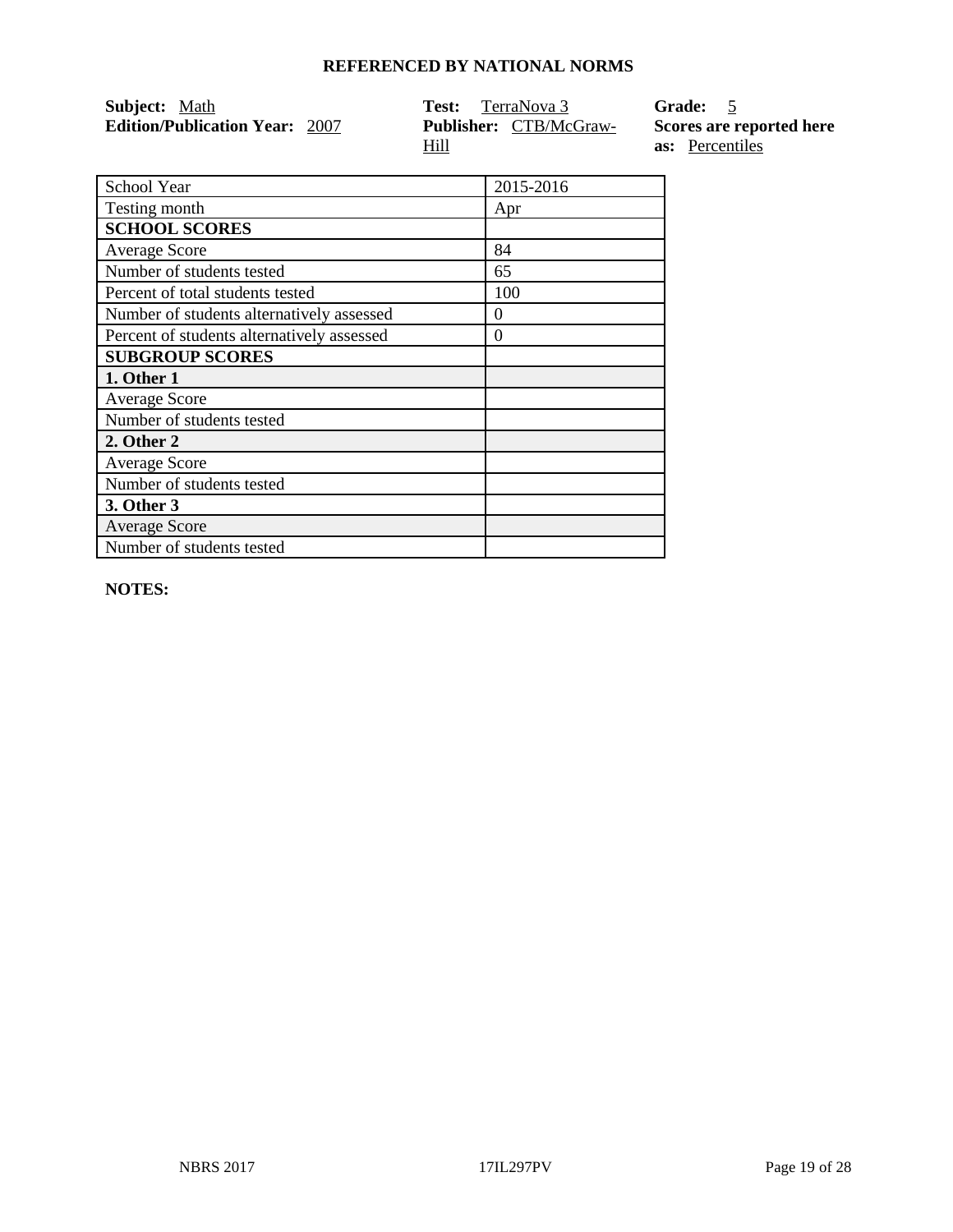| Subject: Math                         | <b>Test:</b> TerraNova 3      | Grade: 6                 |
|---------------------------------------|-------------------------------|--------------------------|
| <b>Edition/Publication Year: 2007</b> | <b>Publisher:</b> CTB/McGraw- | Scores are reported here |
|                                       | Hill                          | <b>as:</b> Percentiles   |

| School Year                                | 2015-2016 |
|--------------------------------------------|-----------|
| Testing month                              | Apr       |
| <b>SCHOOL SCORES</b>                       |           |
| <b>Average Score</b>                       | 78        |
| Number of students tested                  | 75        |
| Percent of total students tested           | 100       |
| Number of students alternatively assessed  | 0         |
| Percent of students alternatively assessed | $\Omega$  |
| <b>SUBGROUP SCORES</b>                     |           |
| 1. Other 1                                 |           |
| <b>Average Score</b>                       |           |
| Number of students tested                  |           |
| 2. Other 2                                 |           |
| <b>Average Score</b>                       |           |
| Number of students tested                  |           |
| 3. Other 3                                 |           |
| <b>Average Score</b>                       |           |
| Number of students tested                  |           |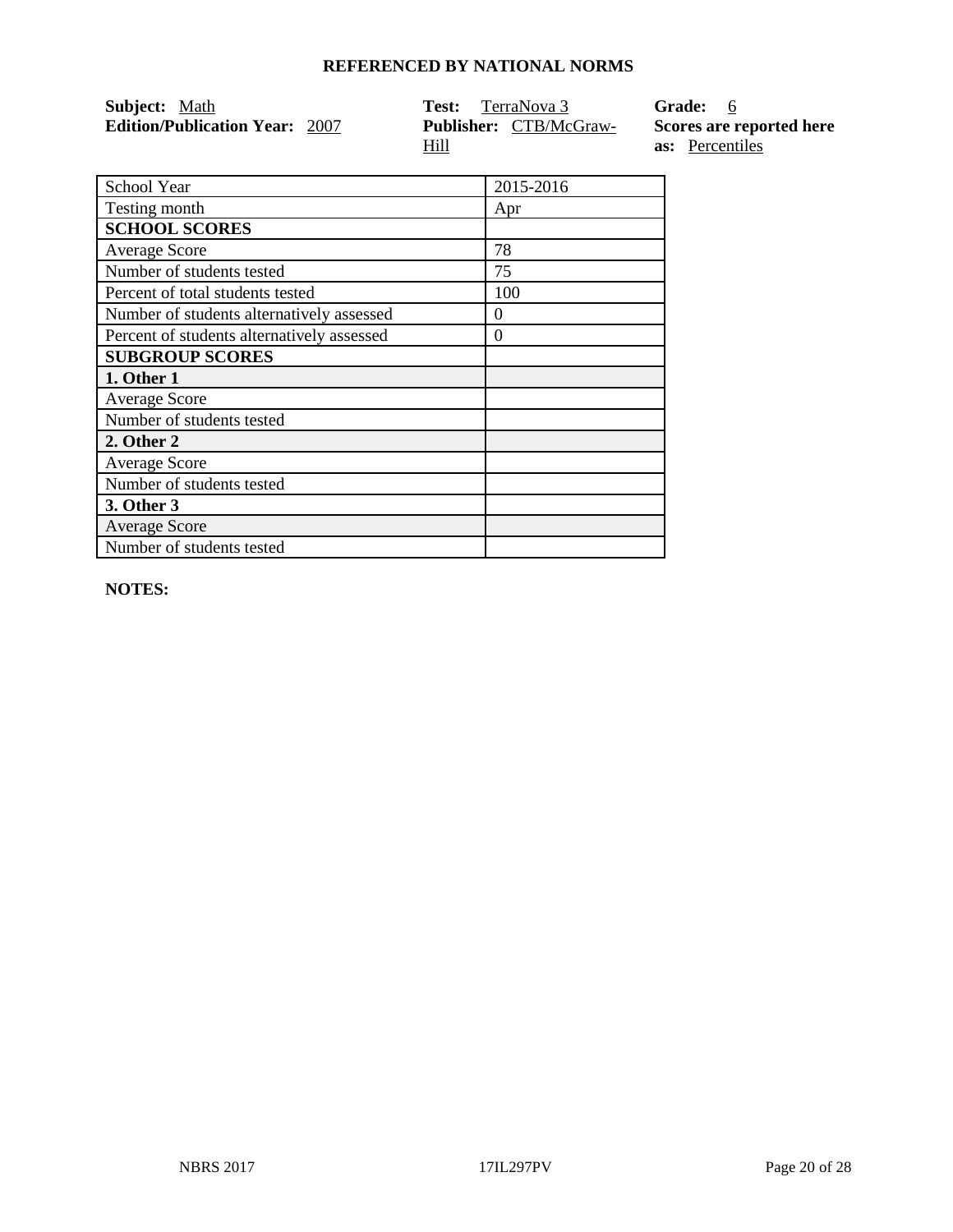| <b>Subject:</b> Math                  | <b>Test:</b> TerraNova 3      | <b>Grade:</b>            |
|---------------------------------------|-------------------------------|--------------------------|
| <b>Edition/Publication Year: 2007</b> | <b>Publisher:</b> CTB/McGraw- | Scores are reported here |
|                                       | Hill                          | <b>as:</b> Percentiles   |

| School Year                                | 2015-2016 |
|--------------------------------------------|-----------|
| Testing month                              | Apr       |
| <b>SCHOOL SCORES</b>                       |           |
| <b>Average Score</b>                       | 90        |
| Number of students tested                  | 75        |
| Percent of total students tested           | 100       |
| Number of students alternatively assessed  | $\Omega$  |
| Percent of students alternatively assessed | $\Omega$  |
| <b>SUBGROUP SCORES</b>                     |           |
| 1. Other 1                                 |           |
| <b>Average Score</b>                       |           |
| Number of students tested                  |           |
| 2. Other 2                                 |           |
| <b>Average Score</b>                       |           |
| Number of students tested                  |           |
| 3. Other 3                                 |           |
| <b>Average Score</b>                       |           |
| Number of students tested                  |           |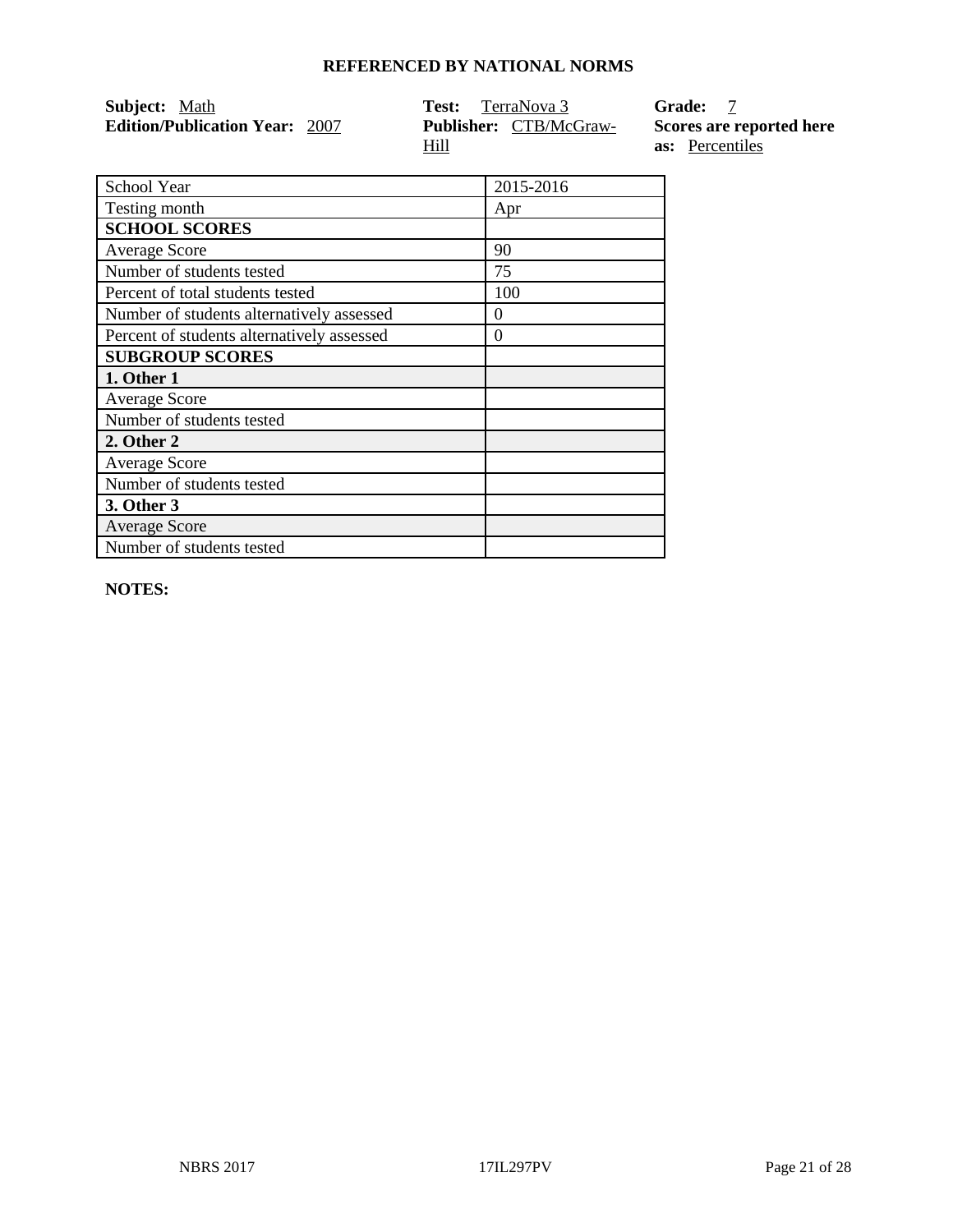| <b>Subject:</b> Math                  | <b>Test:</b> TerraNova 3      | Grade: 8                 |
|---------------------------------------|-------------------------------|--------------------------|
| <b>Edition/Publication Year: 2007</b> | <b>Publisher:</b> CTB/McGraw- | Scores are reported here |
|                                       | Hill                          | <b>as:</b> Percentiles   |

| School Year                                | 2015-2016 |
|--------------------------------------------|-----------|
| Testing month                              | Apr       |
| <b>SCHOOL SCORES</b>                       |           |
| <b>Average Score</b>                       | 92        |
| Number of students tested                  | 87        |
| Percent of total students tested           | 100       |
| Number of students alternatively assessed  | 0         |
| Percent of students alternatively assessed | $\Omega$  |
| <b>SUBGROUP SCORES</b>                     |           |
| 1. Other 1                                 |           |
| <b>Average Score</b>                       |           |
| Number of students tested                  |           |
| 2. Other 2                                 |           |
| <b>Average Score</b>                       |           |
| Number of students tested                  |           |
| 3. Other 3                                 |           |
| <b>Average Score</b>                       |           |
| Number of students tested                  |           |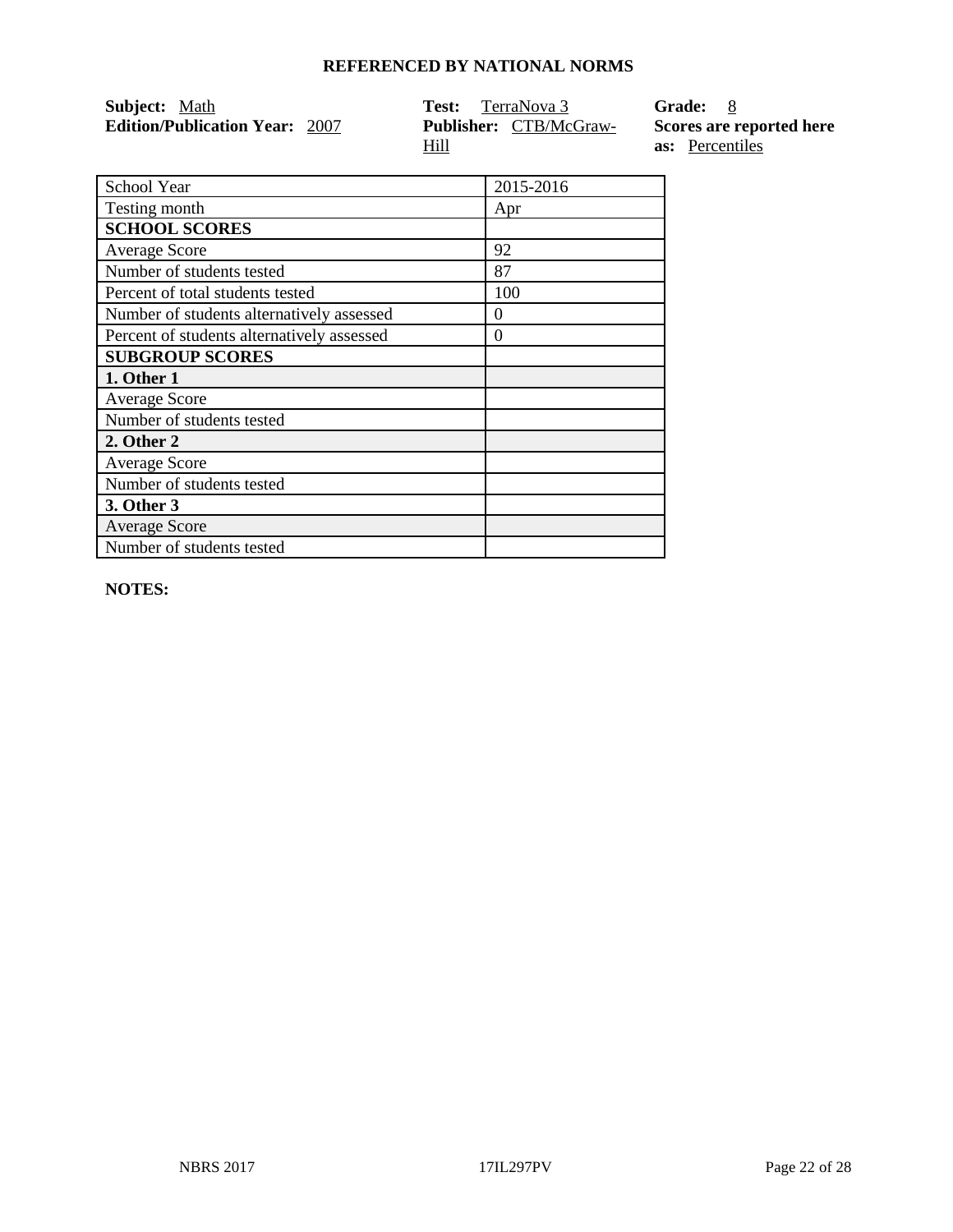| <b>Subject:</b> Reading/ELA           | <b>Test:</b> TerraNova 3      | Grade: 3                 |
|---------------------------------------|-------------------------------|--------------------------|
| <b>Edition/Publication Year: 2007</b> | <b>Publisher:</b> CTB/McGraw- | Scores are reported here |
|                                       | Hill                          | <b>as:</b> Percentiles   |

| School Year                                | 2015-2016 |
|--------------------------------------------|-----------|
| Testing month                              | Apr       |
| <b>SCHOOL SCORES</b>                       |           |
| <b>Average Score</b>                       | 77        |
| Number of students tested                  | 60        |
| Percent of total students tested           | 98.4      |
| Number of students alternatively assessed  |           |
| Percent of students alternatively assessed | 1.6       |
| <b>SUBGROUP SCORES</b>                     |           |
| 1. Other 1                                 |           |
| <b>Average Score</b>                       |           |
| Number of students tested                  |           |
| 2. Other 2                                 |           |
| <b>Average Score</b>                       |           |
| Number of students tested                  |           |
| 3. Other 3                                 |           |
| <b>Average Score</b>                       |           |
| Number of students tested                  |           |

**NOTES:** One student has a modified academic plan and was assessed with the Woodcock-Johnson Achievement Test IV.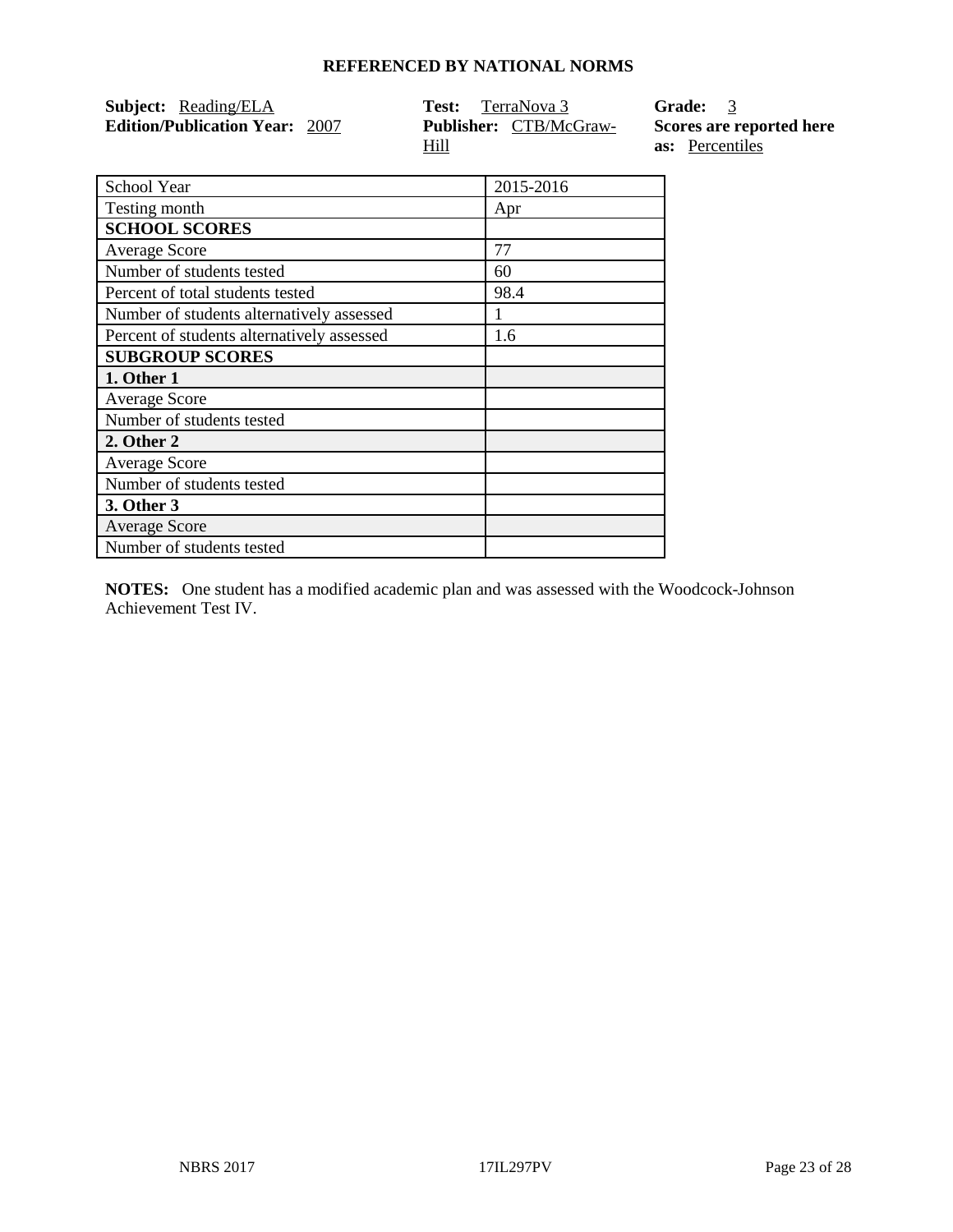| <b>Subject:</b> Reading/ELA           | <b>Test:</b> TerraNova 3      | <b>Grade:</b> 4          |
|---------------------------------------|-------------------------------|--------------------------|
| <b>Edition/Publication Year: 2007</b> | <b>Publisher:</b> CTB/McGraw- | Scores are reported here |
|                                       | <u>Hill</u>                   | <b>as:</b> Percentiles   |

| School Year                                | 2015-2016 |
|--------------------------------------------|-----------|
| Testing month                              | Apr       |
| <b>SCHOOL SCORES</b>                       |           |
| <b>Average Score</b>                       | 70        |
| Number of students tested                  | 55        |
| Percent of total students tested           | 100       |
| Number of students alternatively assessed  | $\Omega$  |
| Percent of students alternatively assessed | $\Omega$  |
| <b>SUBGROUP SCORES</b>                     |           |
| 1. Other 1                                 |           |
| <b>Average Score</b>                       |           |
| Number of students tested                  |           |
| 2. Other 2                                 |           |
| <b>Average Score</b>                       |           |
| Number of students tested                  |           |
| 3. Other 3                                 |           |
| <b>Average Score</b>                       |           |
| Number of students tested                  |           |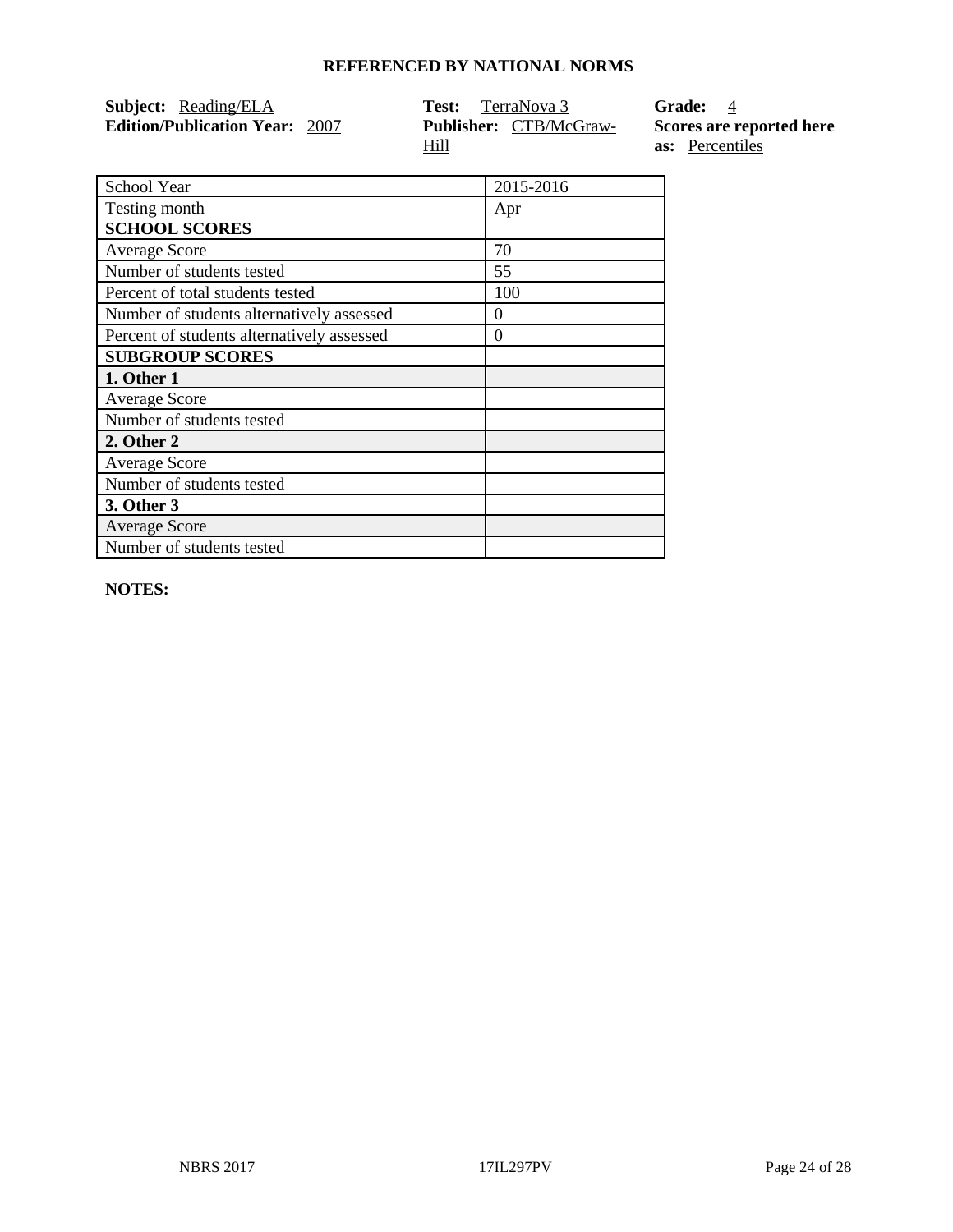| <b>Subject:</b> Reading/ELA           | <b>Test:</b> TerraNova 3      | Grade: 5                 |
|---------------------------------------|-------------------------------|--------------------------|
| <b>Edition/Publication Year: 2007</b> | <b>Publisher:</b> CTB/McGraw- | Scores are reported here |
|                                       | Hill                          | <b>as:</b> Percentiles   |

| School Year                                | 2015-2016 |
|--------------------------------------------|-----------|
| Testing month                              | Apr       |
| <b>SCHOOL SCORES</b>                       |           |
| <b>Average Score</b>                       | 81        |
| Number of students tested                  | 65        |
| Percent of total students tested           | 100       |
| Number of students alternatively assessed  | 0         |
| Percent of students alternatively assessed | $\theta$  |
| <b>SUBGROUP SCORES</b>                     |           |
| 1. Other 1                                 |           |
| <b>Average Score</b>                       |           |
| Number of students tested                  |           |
| 2. Other 2                                 |           |
| <b>Average Score</b>                       |           |
| Number of students tested                  |           |
| 3. Other 3                                 |           |
| <b>Average Score</b>                       |           |
| Number of students tested                  |           |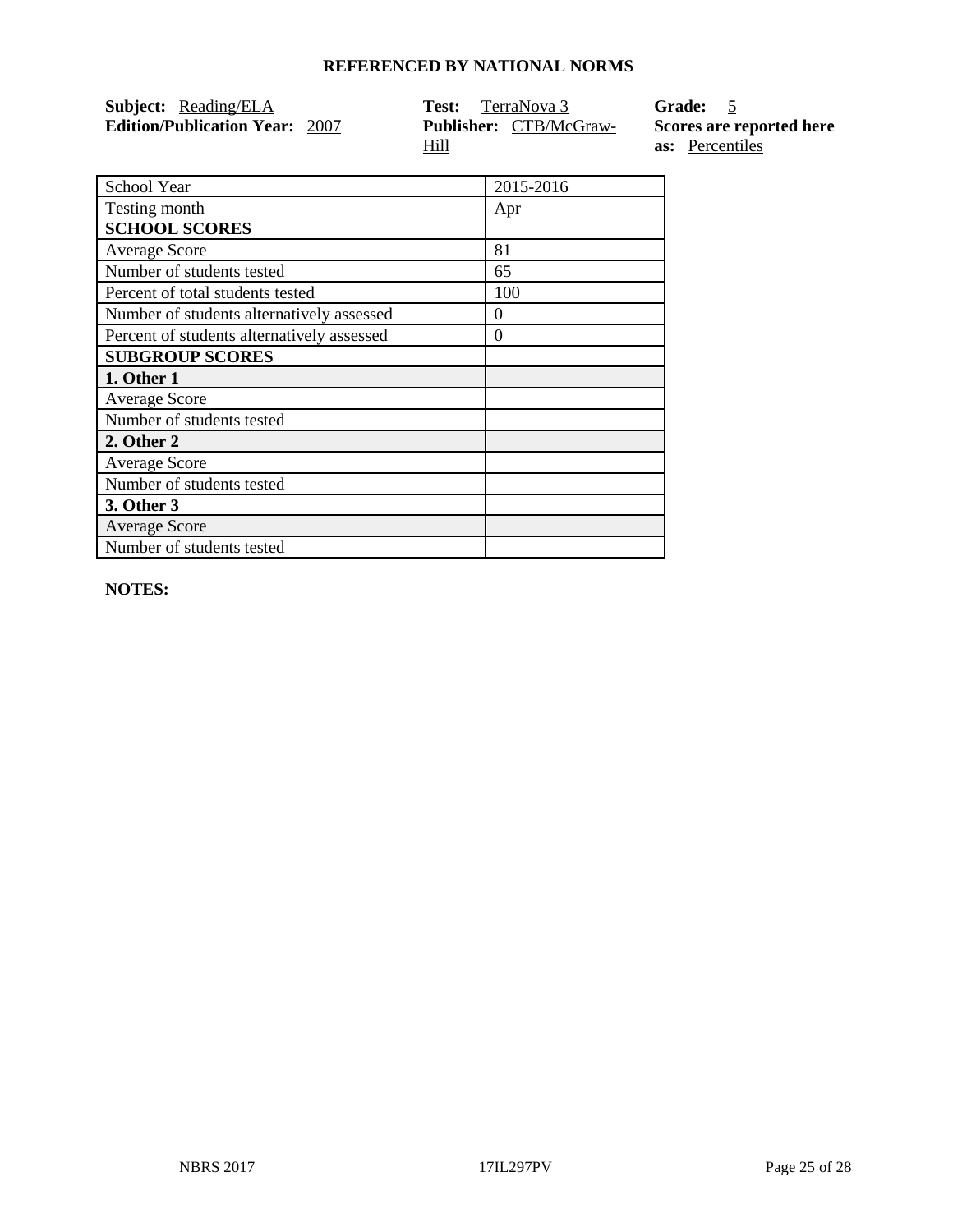| <b>Subject:</b> Reading/ELA           | <b>Test:</b> TerraNova 3      | Grade: 6                 |
|---------------------------------------|-------------------------------|--------------------------|
| <b>Edition/Publication Year: 2007</b> | <b>Publisher:</b> CTB/McGraw- | Scores are reported here |
|                                       | Hill                          | <b>as:</b> Percentiles   |

| School Year                                | 2015-2016 |
|--------------------------------------------|-----------|
| Testing month                              | Apr       |
| <b>SCHOOL SCORES</b>                       |           |
| <b>Average Score</b>                       | 79        |
| Number of students tested                  | 75        |
| Percent of total students tested           | 100       |
| Number of students alternatively assessed  | $\Omega$  |
| Percent of students alternatively assessed | $\Omega$  |
| <b>SUBGROUP SCORES</b>                     |           |
| 1. Other 1                                 |           |
| <b>Average Score</b>                       |           |
| Number of students tested                  |           |
| 2. Other 2                                 |           |
| <b>Average Score</b>                       |           |
| Number of students tested                  |           |
| 3. Other 3                                 |           |
| <b>Average Score</b>                       |           |
| Number of students tested                  |           |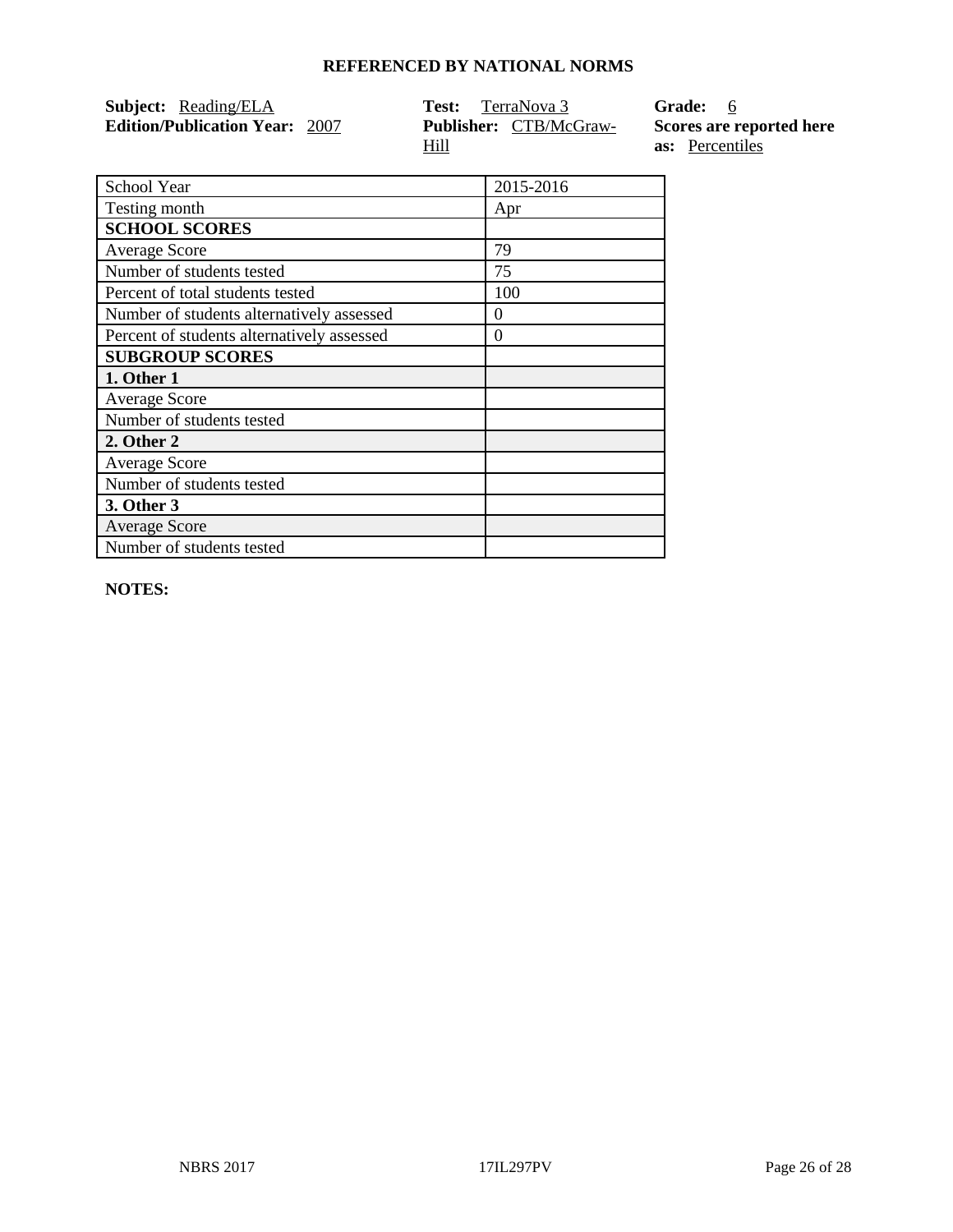| <b>Subject:</b> Reading/ELA           | <b>Test:</b> TerraNova 3      | Grade: 7                 |
|---------------------------------------|-------------------------------|--------------------------|
| <b>Edition/Publication Year: 2007</b> | <b>Publisher:</b> CTB/McGraw- | Scores are reported here |
|                                       | Hill                          | <b>as:</b> Percentiles   |

| School Year                                | 2015-2016 |
|--------------------------------------------|-----------|
| Testing month                              | Apr       |
| <b>SCHOOL SCORES</b>                       |           |
| <b>Average Score</b>                       | 86        |
| Number of students tested                  | 75        |
| Percent of total students tested           | 100       |
| Number of students alternatively assessed  | 0         |
| Percent of students alternatively assessed | $\theta$  |
| <b>SUBGROUP SCORES</b>                     |           |
| 1. Other 1                                 |           |
| <b>Average Score</b>                       |           |
| Number of students tested                  |           |
| 2. Other 2                                 |           |
| <b>Average Score</b>                       |           |
| Number of students tested                  |           |
| 3. Other 3                                 |           |
| <b>Average Score</b>                       |           |
| Number of students tested                  |           |